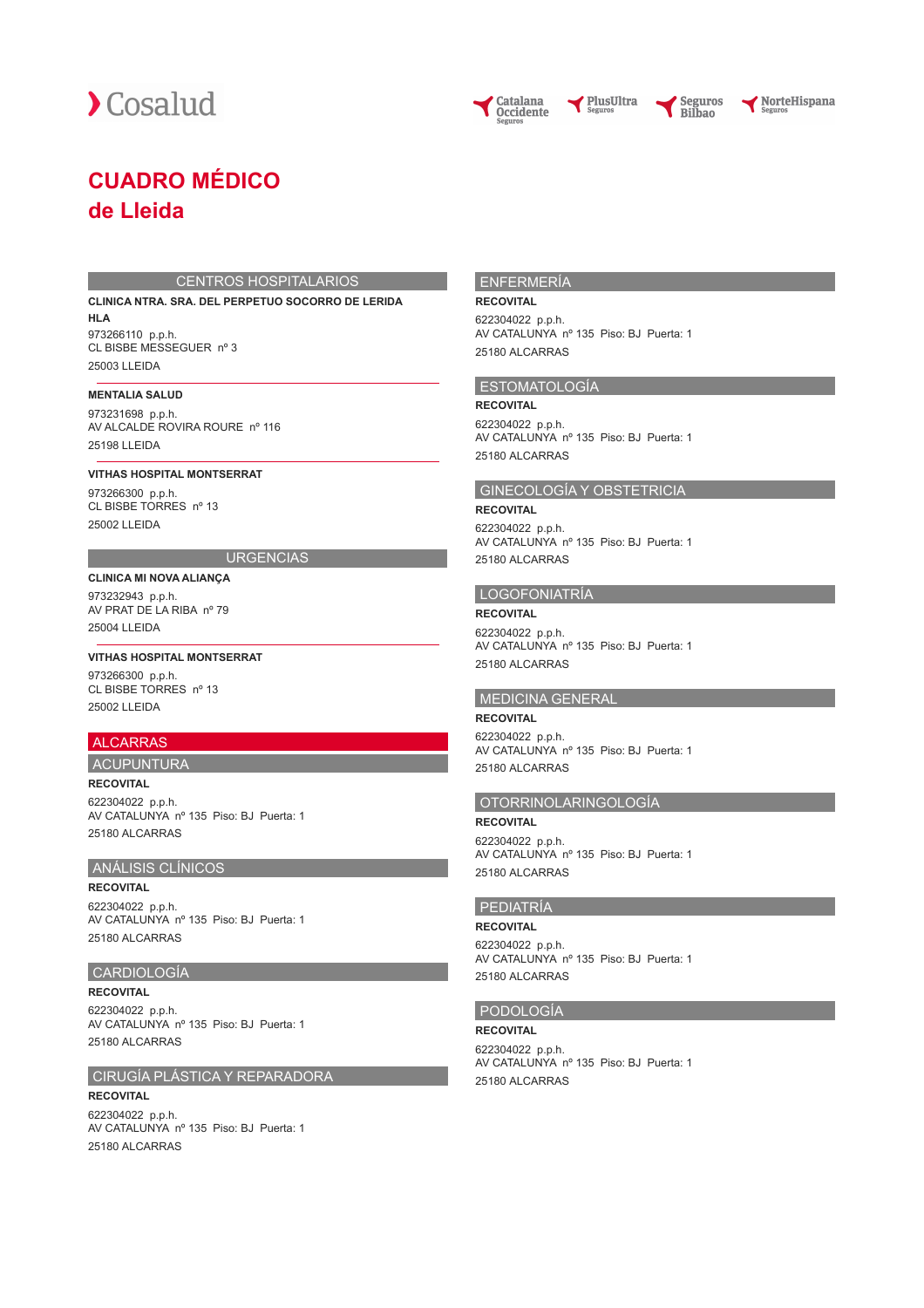## RADIODIAGNÓSTICO

## **RECOVITAL**

622304022 p.p.h. AV CATALUNYA nº 135 Piso: BJ Puerta: 1 25180 ALCARRAS

## **ALFARRAS**

## FISIOTERAPIA

**YEREGUI FARRAN, JORDI** 973760455 p.p.h. AV CATALUNYA nº 6 25120 ALFARRAS

## PODOLOGÍA

## **YEREGUI FARRAN, JORDI** 973760455 p.p.h. AV CATALUNYA nº 6 25120 ALFARRAS

## ARBECA

## ESTOMATOLOGÍA

#### **MIAS BALAGUERO, ORIOL (ARBECA)**

973149121 p.p.h. CL ANSELM CLAVER nº 8 25140 ARBECA

## **BALAGUER**

#### ANÁLISIS CLÍNICOS

#### **PEREMIQUEL LLUCH, MANUEL**

973446699 p.p.h. CL DOCTOR FLÉMING nº 19 25600 BALAGUER

#### **SYNLAB (DOCTUS BALAGUER)**

973447513 p.p.h. AV PERE III nº 23 25600 BALAGUER LUNES A VIERNES 08:30 a 10:30

## **SYNLAB PRISMA SERVEIS MEDICS I SANITARIS**

973451393 p.p.h. CL SANT CRIST nº 22 25600 BALAGUER

## ANGIOLOGÍA Y CIRUGÍA VASCULAR

**DOCTUS (BALAGER)** 973447513 p.p.h. AV PERE III nº 23 25600 BALAGUER

#### **Dres.:**

- HERNANDEZ OSMA, ESTEBAN

## CARDIOLOGÍA

#### **DOCTUS (BALAGER)**

973447513 p.p.h. AV PERE III nº 23 25600 BALAGUER

#### **Dres.:**

- CASASUS RAMON, ADOLFO

## CIRUGÍA GENERAL Y DEL APARATO DIGESTIVO

## **DOCTUS (BALAGER)**

973447513 p.p.h. AV PERE III nº 23 25600 BALAGUER

#### **Dres.:**

- SOLA MARTI, ROMAN

## DERMATOLOGÍA

**DOCTUS (BALAGER)** 973447513 p.p.h. AV PERE III nº 23 25600 BALAGUER

#### **Dres.:**

- FARRENY VILAMAJO, CARME

## ENDOCRINOLOGÍA

**DOCTUS (BALAGER)**

973447513 p.p.h. AV PERE III nº 23 25600 BALAGUER

#### **Dres.:**

- INFIESTA GARCIA, FELIPE

## ENFERMERÍA

## **DOCTUS (BALAGER)**

973447513 p.p.h. AV PERE III nº 23 25600 BALAGUER

## **PRISMA**

973302979 p.p.h. CL SANT LLUIS nº 4 25600 BALAGUER

## FISIOTERAPIA

#### **COMAS OTEIZA, ROSA MARIA**

973451393 CL SANT CRIST nº 22 25600 BALAGUER

#### **DOCTUS (BALAGER)**

973447513 p.p.h. AV PERE III nº 23 25600 BALAGUER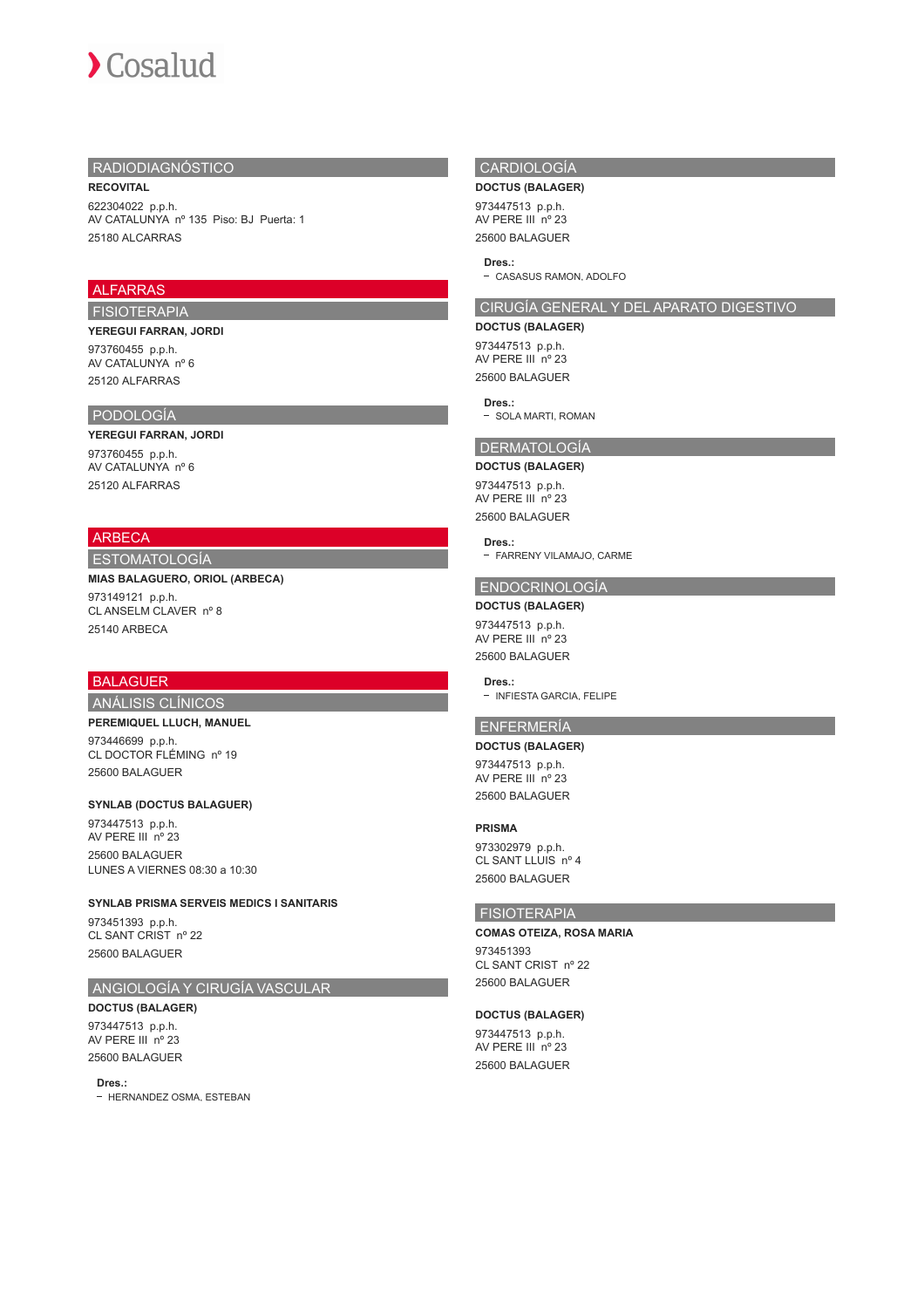

## GINECOLOGÍA Y OBSTETRICIA

**DOCTUS (BALAGER)**

973447513 p.p.h. AV PERE III nº 23 25600 BALAGUER

#### **Dres.:**

MALLO TORRICO, JUAN CARLOS MESTRES BETBESÉ, ELVIRA

#### MEDICINA GENERAL

**DOCTUS (BALAGER)**

973447513 p.p.h. AV PERE III nº 23 25600 BALAGUER

#### **Dres.:**

GARCIA PANO, JOSEP ROMIGUER SALMONS, MONTSERRAT

## **PRISMA**

973302979 p.p.h. CL SANT LLUIS nº 4 25600 BALAGUER

## NEUMOLOGÍA

**DOCTUS (BALAGER)** 973447513 p.p.h. AV PERE III nº 23 25600 BALAGUER

**Dres.:**

- FLOREZ PAREDES, MARINA

## OFTALMOLOGÍA

**DOCTUS (BALAGER)** 973447513 p.p.h. AV PERE III nº 23 25600 BALAGUER

**Dres.:** VELARDEZ DIAZ, NORBERTO

**PRISMA** 973302979 p.p.h. CL SANT LLUIS nº 4 25600 BALAGUER

#### OTORRINOLARINGOLOGÍA

**DOCTUS (BALAGER)** 973447513 p.p.h. AV PERE III nº 23 25600 BALAGUER

**Dres.:**

- MELGAREJO MORENO, PABLO

## PEDIATRÍA

## **DOCTUS (BALAGER)**

973447513 p.p.h. AV PERE III nº 23 25600 BALAGUER

**Dres.:**

- BRINGUÉ ESPUNY, XAVIER

#### **PRISMA**

973302979 p.p.h. CL SANT LLUIS nº 4 25600 BALAGUER

## PODOLOGÍA

**DOCTUS (BALAGER)** 973447513 p.p.h. AV PERE III nº 23 25600 BALAGUER

**Dres.:** - CERDA DALMAU, BORJA

#### **PRISMA**

973302979 p.p.h. CL SANT LLUIS nº 4 25600 BALAGUER

## PREPARACIÓN AL PARTO

**PRISMA** 973302979 p.p.h. CL SANT LLUIS nº 4 25600 BALAGUER

# PSIQUIATRÍA

**DOCTUS (BALAGER)** 973447513 p.p.h. AV PERE III nº 23 25600 BALAGUER

**Dres.:** - BERCHE CRUZ, CARLES

## RADIODIAGNÓSTICO

**DOCTUS (BALAGER)** 973447513 p.p.h. AV PERE III nº 23 25600 BALAGUER

# REUMATOLOGÍA

**DOCTUS (BALAGER)** 973447513 p.p.h. AV PERE III nº 23 25600 BALAGUER

**Dres.:**

- CONDE SEIJAS, MONTSERRAT

## TRAUMATOLOGÍA Y CIRUGIA ORTOPÉDICA

# **DOCTUS (BALAGER)**

973447513 p.p.h. AV PERE III nº 23 25600 BALAGUER

#### **Dres.:**

COSTA OLIVET, CAMILO HUERTAS BATLLE, ALFONSO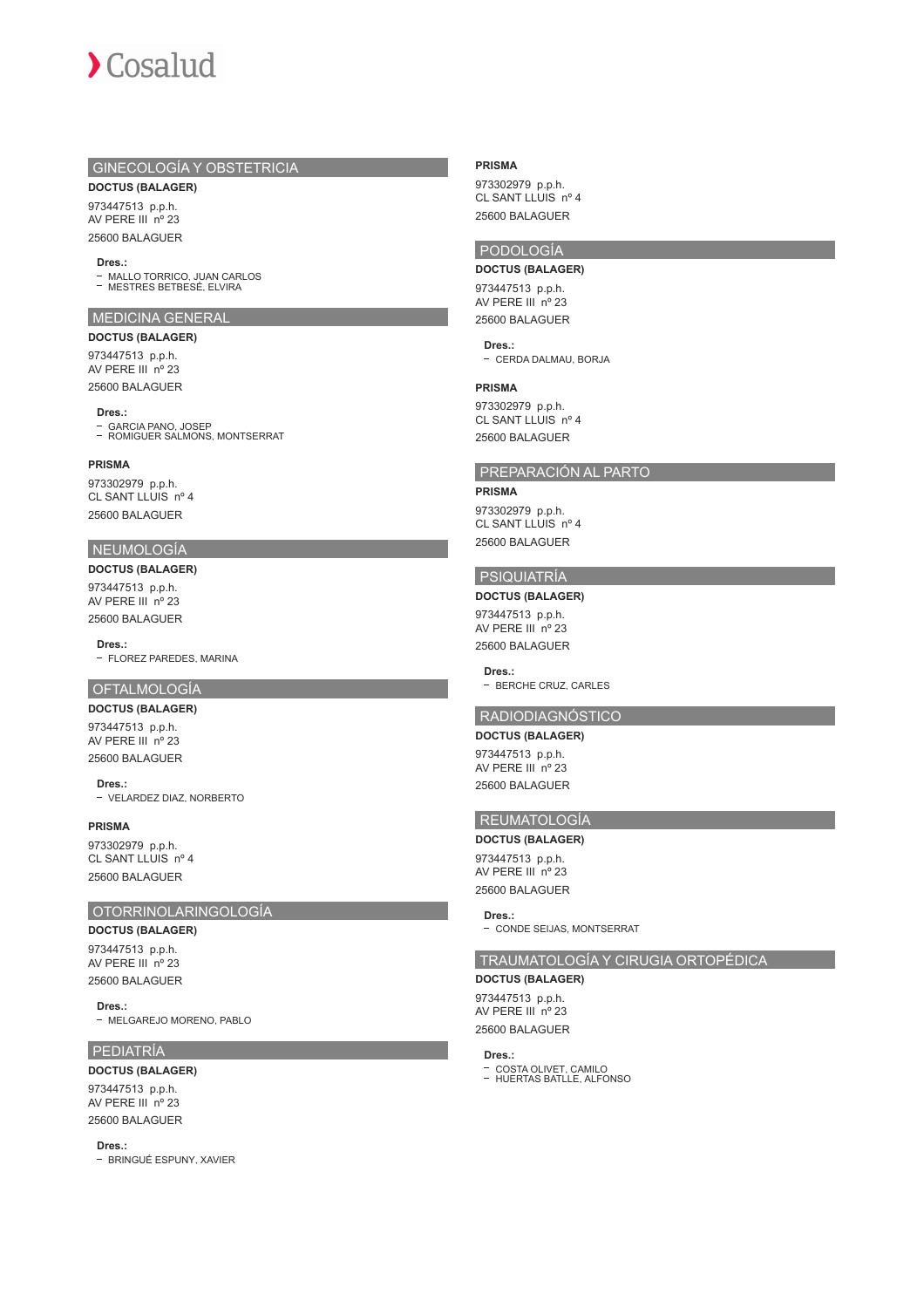## UROLOGÍA

**DOCTUS (BALAGER)**

973447513 p.p.h. AV PERE III nº 23 25600 BALAGUER

#### **Dres.:**

- MASSO ALLENDE, PEDRO

## **BELLPUIG**

ANÁLISIS CLÍNICOS **SYNLAB (CENTRE FISIOTERAPIA URGELL)** 973337006 p.p.h. AV URGELL nº 4 25250 BELLPUIG

## FISIOTERAPIA

**PEREZ MARTINEZ, MONTSE (CENTRE URGELL)** 973337006 p.p.h. AV URGELL nº 4 25250 BELLPUIG

## PODOLOGÍA

**NAN, LAURA CRISTINA (CENTRE URGELL)** 973337006 p.p.h. AV URGELL nº 4 25250 BELLPUIG

## BELLVER DE CERDANYA

ANÁLISIS CLÍNICOS

**SYNLAB (C.M. BELLVER DE CERDANYA)** 670269328 p.p.h. PA SANT ROC nº 6 25720 BELLVER DE CERDANYA

## **CERVERA**

## ACUPUNTURA **MULTIMEDICS CERVERA**

873991761 p.p.h. AV AGRAMUNT nº 11 25200 CERVERA

#### ANÁLISIS CLÍNICOS

**ANALISIS CLINICOS CERBA (MULTIMEDICS CERVERA)**

873991761 p.p.h. AV AGRAMUNT nº 11 25200 CERVERA LUNES MARTES Y JUEVES 9 A 11H

## **SYNLAB (MULTIMEDICS CERVERA)**

873991761 p.p.h. AV AGRAMUNT nº 11 25200 CERVERA

#### DERMATOLOGÍA

**MULTIMEDICS CERVERA**

873991761 p.p.h. AV AGRAMUNT nº 11 25200 CERVERA

# GINECOLOGÍA Y OBSTETRICIA

**MULTIMEDICS CERVERA** 873991761 p.p.h. AV AGRAMUNT nº 11 25200 CERVERA

## MEDICINA GENERAL

**MULTIMEDICS CERVERA** 873991761 p.p.h.

## AV AGRAMUNT nº 11 25200 CERVERA

## NEUMOLOGÍA

**ROIG CUTILLAS, JORGE (UMED)** 973534432 p.p.h.

AV CATALUNYA nº 6 Piso: BJ 25200 CERVERA

## OFTALMOLOGÍA

**MULTIMEDICS CERVERA** 873991761 p.p.h. AV AGRAMUNT nº 11 25200 CERVERA

## PEDIATRÍA

**MULTIMEDICS CERVERA** 873991761 p.p.h. AV AGRAMUNT nº 11 25200 CERVERA

## PODOLOGÍA

**MULTIMEDICS CERVERA** 873991761 p.p.h. AV AGRAMUNT nº 11 25200 CERVERA

## PREPARACIÓN AL PARTO

**MULTIMEDICS CERVERA**

873991761 p.p.h. AV AGRAMUNT nº 11 25200 CERVERA

## TRAUMATOLOGÍA Y CIRUGIA ORTOPÉDICA

**MULTIMEDICS CERVERA**

873991761 p.p.h. AV AGRAMUNT nº 11 25200 CERVERA

## UROLOGÍA

# **MULTIMEDICS CERVERA**

873991761 p.p.h. AV AGRAMUNT nº 11 25200 CERVERA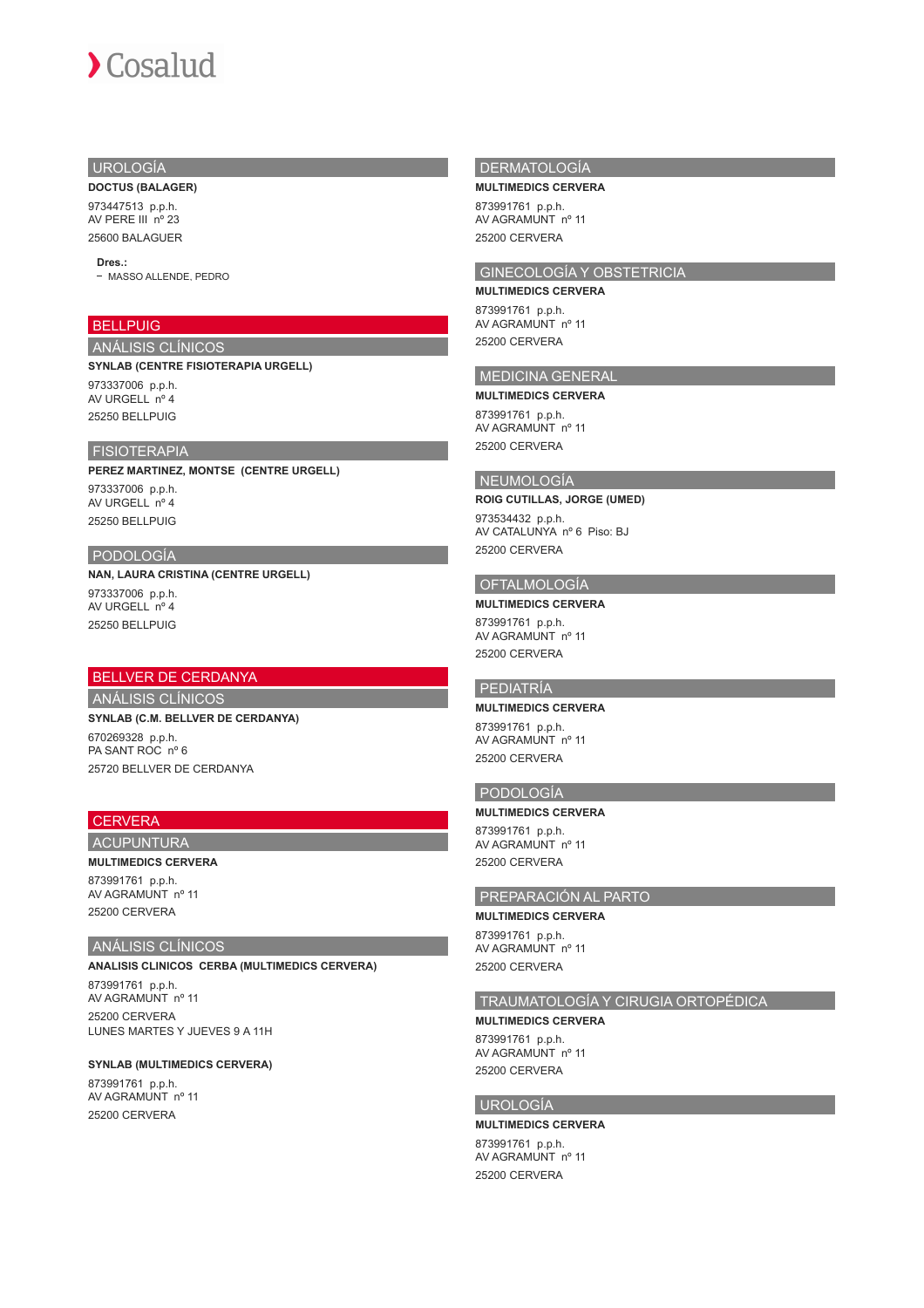# $\sum$  Cosalud

## **CUBELLS**

MEDICINA GENERAL

## **BARGES PUJIULA, JUAN**

973459000 p.p.h. CL CASTELLÁ nº 41 25737 CUBELLS

## **GUISSONA**

ANÁLISIS CLÍNICOS **LABORATORIO ECHEVARNE (LAB. DR. PUJOL)**

973550666 p.p.h. CL FLUVIÀ nº 16 25210 GUISSONA

## JUNEDA

## MEDICINA GENERAL

**PEREZ ALDOMA, JUAN** 973150128 p.p.h. CL FOLCH I TORRES nº 13 25430 JUNEDA

## LA POBLA DE SEGUR

FISIOTERAPIA

**MARTINEZ CAPDEVILA, GEMMA** 650952490 p.p.h. CL PALLARS nº 34 25500 LA POBLA DE SEGUR

## LA SEU D´URGELL

#### ACUPUNTURA

**DOCTUS (LA SEU DE URGELL)**

973350250 p.p.h. CL JOAQUIM VIOLA LAFUERZA nº 27 25700 LA SEU D´URGELL

#### ANÁLISIS CLÍNICOS

## **SYNLAB (DOCTUS LA SEU DE URGELL)**

973350213 p.p.h. CL JOAQUIM VIOLA LAFUERZA nº 27 25700 LA SEU D´URGELL

#### CARDIOLOGÍA

## **DOCTUS (LA SEU DE URGELL)**

973350250 p.p.h. CL JOAQUIM VIOLA LAFUERZA nº 27 25700 LA SEU D´URGELL

#### **Dres.:**

- SOBREPERA BUSTAMANTE, JOSE LUIS

# CIRUGÍA GENERAL Y DEL APARATO DIGESTIVO

## **DOCTUS (LA SEU DE URGELL)**

973350250 p.p.h. CL JOAQUIM VIOLA LAFUERZA nº 27 25700 LA SEU D´URGELL

#### **Dres.:**

AIXAS, JOAN BACHILLER, ANTONIO

## DERMATOLOGÍA

#### **DOCTUS (LA SEU DE URGELL)**

973350250 p.p.h. CL JOAQUIM VIOLA LAFUERZA nº 27 25700 LA SEU D´URGELL

**Dres.:** GIL ALAVA, JORDI

# ENFERMERÍA

## **DOCTUS (LA SEU DE URGELL)**

973350250 p.p.h. CL JOAQUIM VIOLA LAFUERZA nº 27 25700 LA SEU D´URGELL

#### FISIOTERAPIA

## **AGUILERA COLIN, ESTEFANIA** 654338578 p.p.h. CL CARME nº 12

25700 LA SEU D´URGELL

## GINECOLOGÍA Y OBSTETRICIA

## **DOCTUS (LA SEU DE URGELL)**

973350250 p.p.h. CL JOAQUIM VIOLA LAFUERZA nº 27 25700 LA SEU D´URGELL

#### **Dres.:**

- VILA BACH, ANTONI

#### **VILA BACH, ANTONI**

973351551 p.p.h. CL COMTAT D´URGELL nº 10 25700 LA SEU D´URGELL

## HOMEOPATÍA

#### **DOCTUS (LA SEU DE URGELL)**

973350250 p.p.h. CL JOAQUIM VIOLA LAFUERZA nº 27 25700 LA SEU D´URGELL

## MEDICINA GENERAL

**DOCTUS (LA SEU DE URGELL)** 973350250 p.p.h. CL JOAQUIM VIOLA LAFUERZA nº 27 25700 LA SEU D´URGELL

# **Dres.:**

- 
- 
- 
- BONET PORQUERAS, MONTSERRAT<br>FUSTE ALIS, JOSE M.<br>MARCUELLO LAGUNA, JOSE<br>OTAL GELLA, MARIA ANGEKES<br>OTAL GELLA, MARIA ANGEKES<br>PIQUE SUBIRANA, MONTSERRAT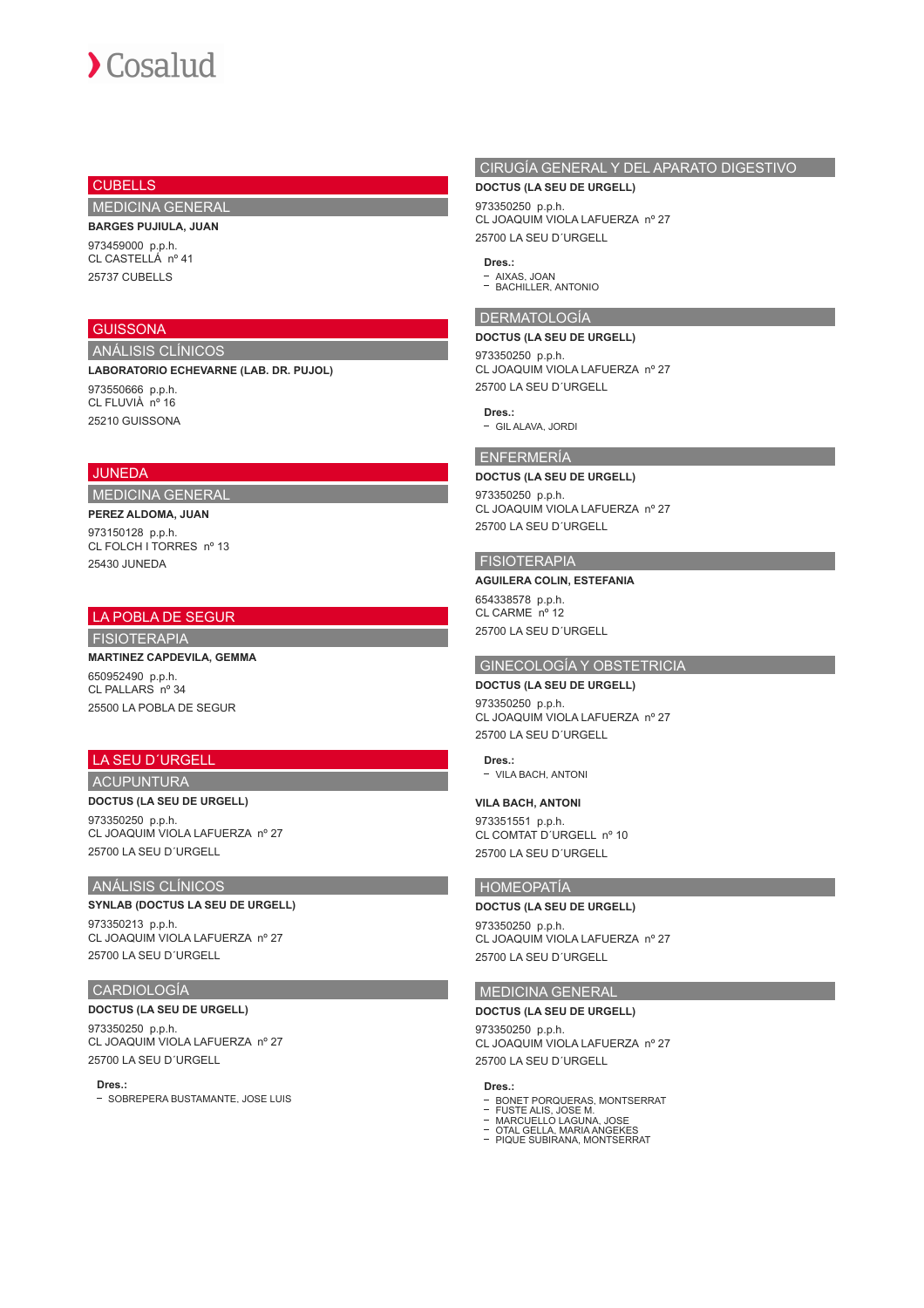## NEUMOLOGÍA

#### **DOCTUS (LA SEU DE URGELL)**

973350250 p.p.h. CL JOAQUIM VIOLA LAFUERZA nº 27 25700 LA SEU D´URGELL

**Dres.:**

ROIG CUTILLAS, JORDI

#### **ROIG CUTILLAS, JORGE (A MEDICS)**

973350250 p.p.h. CL JOAQUIM VIOLA LAFUERZA nº 27 25700 LA SEU D´URGELL

#### OFTALMOLOGÍA

#### **DOCTUS (LA SEU DE URGELL)**

973350250 p.p.h. CL JOAQUIM VIOLA LAFUERZA nº 27 25700 LA SEU D´URGELL

**Dres.:**

AVELLANET VILADOMAT, XAVIER MONTOLIO GIL, MARC

#### OTORRINOLARINGOLOGÍA

#### **DOCTUS (LA SEU DE URGELL)**

973350250 p.p.h. CL JOAQUIM VIOLA LAFUERZA nº 27 25700 LA SEU D´URGELL

**Dres.:**

#### - DIEZ TEJERINA, SANTIAGO

## PEDIATRÍA

#### **DOCTUS (LA SEU DE URGELL)**

973350250 p.p.h. CL JOAQUIM VIOLA LAFUERZA nº 27 25700 LA SEU D´URGELL

**Dres.:** PIQUE SUBIRANA, MONTSERRAT ROSELL NEBREDA, OSCAR

## PODOLOGÍA

#### **DOCTUS (LA SEU DE URGELL)**

973350250 p.p.h. CL JOAQUIM VIOLA LAFUERZA nº 27 25700 LA SEU D´URGELL

**Dres.:**

CERDA DALMAU, BORJA VILAPLANA CASES, RAMON

## PSIQUIATRÍA

**DOCTUS (LA SEU DE URGELL)**

973350250 p.p.h. CL JOAQUIM VIOLA LAFUERZA nº 27 25700 LA SEU D´URGELL

**Dres.:** - BERCHE CRUZ, CARLES

## RADIODIAGNÓSTICO

#### **CENTRE MEDIC DIAGNOSTIC ALOMAR - LA SEU**

973350004 p.p.h. CL COMTAT D´URGELL nº 27 25700 LA SEU D´URGELL

## **DOCTUS (LA SEU DE URGELL)**

973350250 p.p.h. CL JOAQUIM VIOLA LAFUERZA nº 27 25700 LA SEU D´URGELL

# TRAUMATOLOGÍA Y CIRUGIA ORTOPÉDICA

**DOCTUS (LA SEU DE URGELL)** 973350250 p.p.h. CL JOAQUIM VIOLA LAFUERZA nº 27 25700 LA SEU D´URGELL

#### **Dres.:**

HUERTAS BATLLE, ALFONSO SIRVENT SANCHEZ, SANTIAGO

#### UROLOGÍA

## **DOCTUS (LA SEU DE URGELL)**

973350250 p.p.h. CL JOAQUIM VIOLA LAFUERZA nº 27 25700 LA SEU D´URGELL

#### **Dres.:**

- PASCUAL GARCIA, XAVIER

## LES BORGES BLANQUES

ANÁLISIS CLÍNICOS

**LABORATORIO ECHEVARNE (BORGES BLANQUES)**

983380799 CL ENSENYANÇA nº 4 25400 LES BORGES BLANQUES DE LUNES A VIERNES DE 8 A 19 H. SÁBADOS DE 8 A 13 H.

## PSICOLOGÍA

**TORRENT SETO, NOEMI** 973981868 p.p.h. AV LA SARDANA nº 4 Piso: 06 Puerta: 8

25400 LES BORGES BLANQUES

## LLEIDA

ACUPUNTURA

#### **CENTRE KINE**

973233703 p.p.h. CL RONDA nº 164 25111 LLEIDA

#### **VITHAS HOSPITAL MONTSERRAT**

973266300 p.p.h. CL BISBE TORRES nº 13 25002 LLEIDA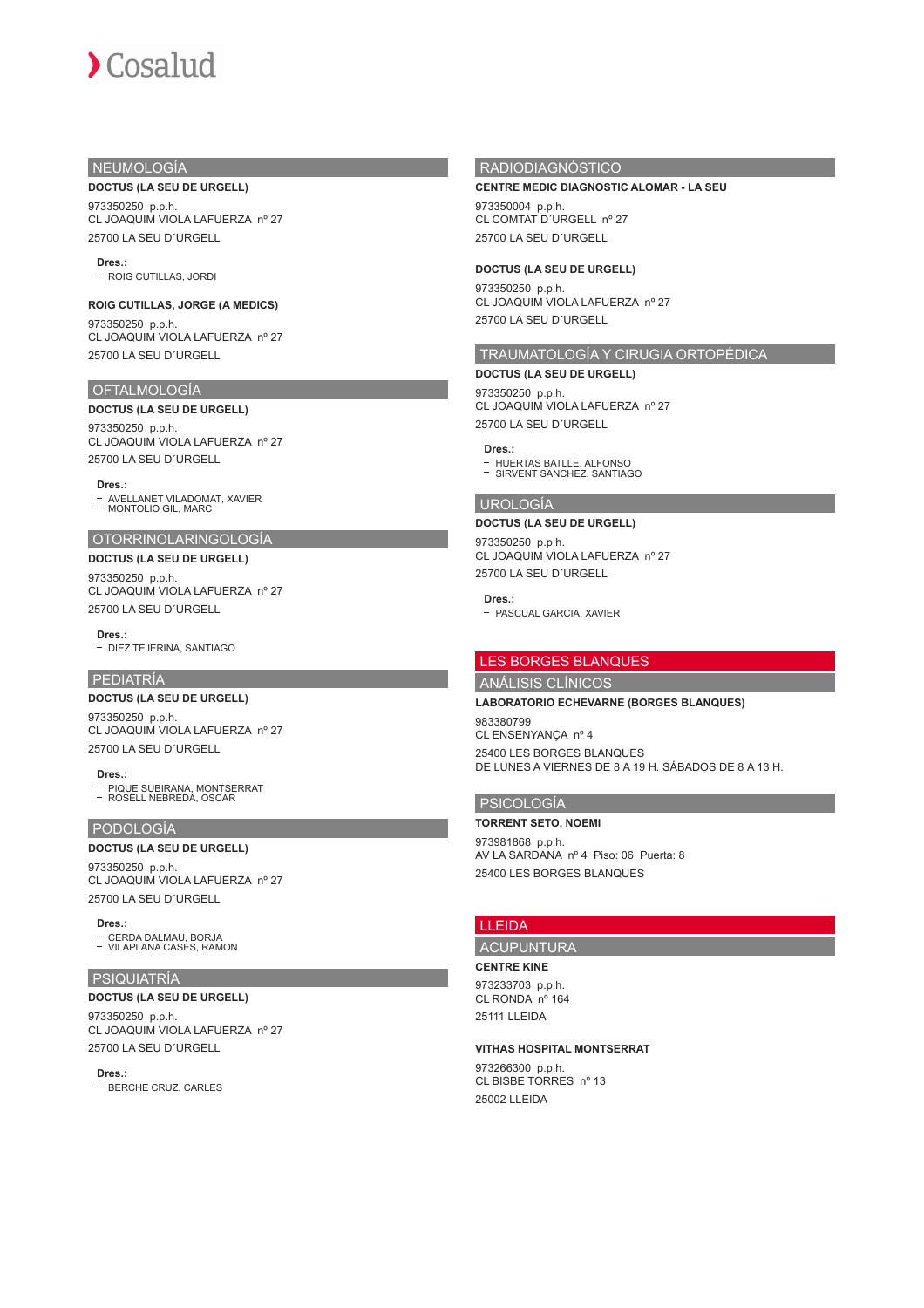## ALERGOLOGÍA

#### **ALCOCEBA BORRAS, EVA (HTAL. PERPETUO SOCORRO)**

973266100 p.p.h. CL BISBE MESSEGUER nº 3 25003 LLEIDA

#### **AVANTMEDIC**

973728090 p.p.h. PA SOCIAL nº 3 25008 LLEIDA

**CLINICA MI NOVA ALIANÇA** 973232943 p.p.h. AV PRAT DE LA RIBA nº 79 25004 LLEIDA

**CLINICA NTRA. SRA. DEL PERPETUO SOCORRO DE LERIDA HLA** 973266110 p.p.h. CL BISBE MESSEGUER nº 3 25003 LLEIDA

#### **GONZALEZ GARCES, JOAN (LLEIDA)**

973254308 p.p.h. CL FERRAN RAMBLA nº 32 Piso: 02 Puerta: 2 25007 LLEIDA

#### **PEDIATRICS LLEIDA**

973675967 p.p.h. AV PRAT DE LA RIBA nº 80 25004 LLEIDA de 8 a 20 horas

**VITHAS HOSPITAL MONTSERRAT** 973266300 p.p.h. CL BISBE TORRES nº 13 25002 LLEIDA

## ALERGOLOGÍA PEDIÁTRICA

**GONZALEZ GARCES, JOAN (LLEIDA)** 973254308 p.p.h. CL FERRAN RAMBLA nº 32 Piso: 02 Puerta: 2 25007 LLEIDA

#### **VITHAS HOSPITAL MONTSERRAT**

973266300 p.p.h. CL BISBE TORRES nº 13 25002 LLEIDA

## ANÁLISIS CLÍNICOS

**ANALISIS CLINICOS CERBA (CENTRAL LLEIDA)** 973233707 AV PRAT DE LA RIBA nº 50 25008 LLEIDA LUNES A VIERNES

#### **AVANTMEDIC**

973728090 p.p.h. PA SOCIAL nº 3 25008 LLEIDA

#### **CENTRO ANALISIS MASIP**

973273782 AV BALMES nº 3 25006 LLEIDA

#### **CLINICA MI NOVA ALIANÇA**

973232943 p.p.h. AV PRAT DE LA RIBA nº 79 25004 LLEIDA

#### **LABORATORIO ECHEVARNE**

973010000 p.p.h. PJ PRINCIPE DE VIANA nº 70 25008 LLEIDA

#### **MDB LABORATORI DE ANALISIS CLINIQUES**

973233487 p.p.h. AV PRAT DE LA RIBA nº 11 Piso: BJ 25006 LLEIDA

#### **SYNLAB LLEIDA-SOL**

973263765 p.p.h. CL ALCALDE SOL nº 8 25003 LLEIDA LUNES A VIERNES 07:45 -11:00 16:30-18:30

## ANGIOLOGÍA Y CIRUGÍA VASCULAR

**AVANTMEDIC** 973728090 p.p.h. PA SOCIAL nº 3 25008 LLEIDA

#### **CLINICA MI NOVA ALIANÇA**

973232943 p.p.h. AV PRAT DE LA RIBA nº 79 25004 LLEIDA

**CLINICA NTRA. SRA. DEL PERPETUO SOCORRO DE LERIDA HLA** 973266110 p.p.h. CL BISBE MESSEGUER nº 3 25003 LLEIDA

#### **GUIU CALLÉN, FERNANDO (HTAL. PERPETUO SOCORRO)**

973266100 p.p.h. CL BISBE MESSEGUER nº 3 25003 LLEIDA

## **VITHAS HOSPITAL MONTSERRAT**

973266300 p.p.h. CL BISBE TORRES nº 13 25002 LLEIDA

## APARATO DIGESTIVO

**AVANTMEDIC** 973728090 p.p.h. PA SOCIAL nº 3 25008 LLEIDA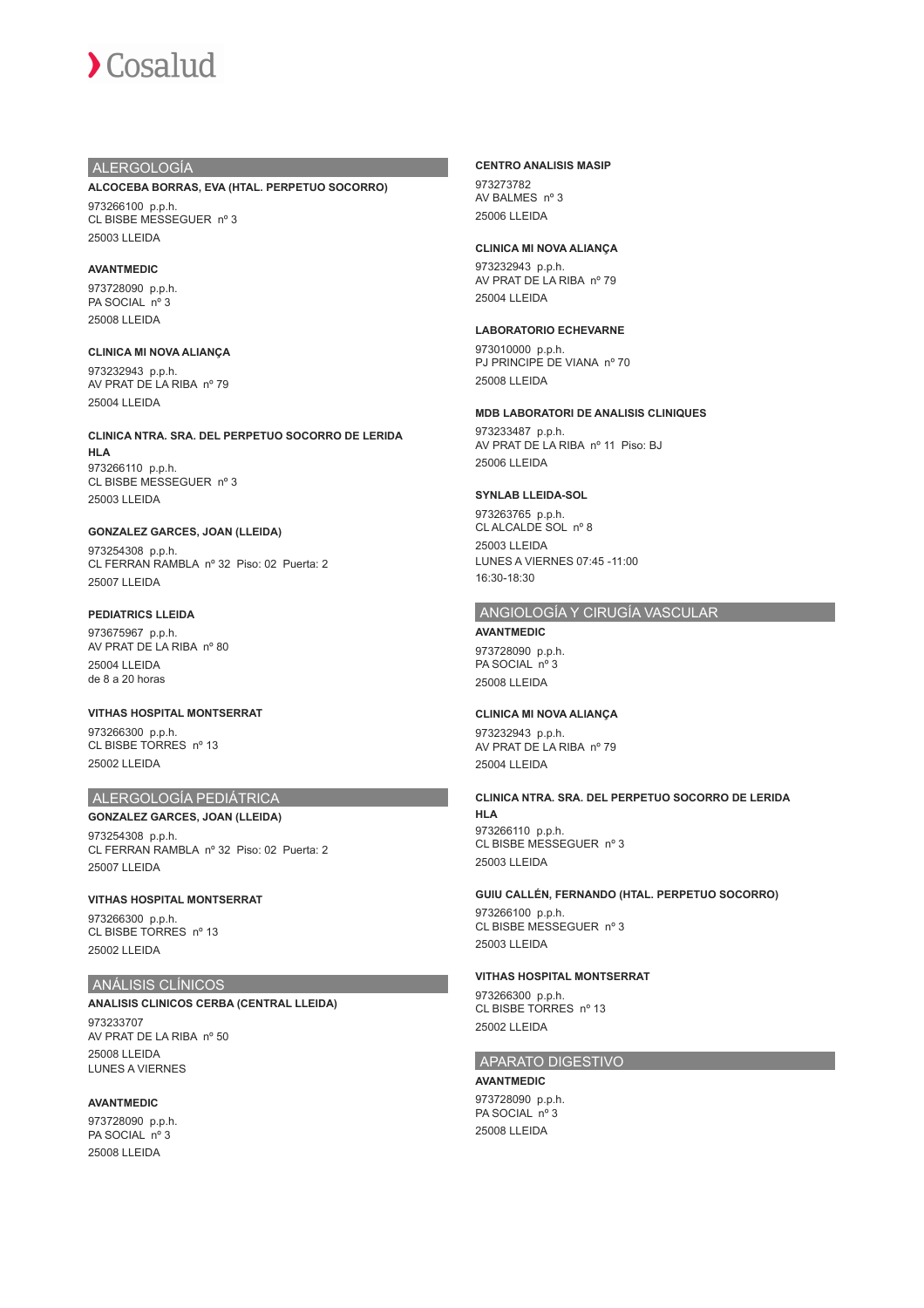#### **CLINICA MI NOVA ALIANÇA**

973232943 p.p.h. AV PRAT DE LA RIBA nº 79 25004 LLEIDA

**MARTÍNEZ CEREZO, FRANCISCO J. (HTAL. PERPETUO SOCORRO)** 973266100 p.p.h. CL BISBE MESSEGUER nº 3 25003 LLEIDA

**VITHAS HOSPITAL MONTSERRAT** 973266300 p.p.h.

CL BISBE TORRES nº 13 25002 LLEIDA

## CARDIOLOGÍA

**AVANTMEDIC** 973728090 p.p.h. PA SOCIAL nº 3 25008 LLEIDA

**CLINICA MI NOVA ALIANÇA** 973232943 p.p.h. AV PRAT DE LA RIBA nº 79 25004 LLEIDA

**CLINICA NTRA. SRA. DEL PERPETUO SOCORRO DE LERIDA HLA** 973266110 p.p.h. CL BISBE MESSEGUER nº 3 25003 LLEIDA

#### **FERNANDEZ VIVES, MARIA MONTSERRAT**

973269118 CL JOC DE LA BOLA nº 20 Piso: 05 Puerta: 1 25003 LLEIDA HORARIO 09:00-14:00 DE LUNES A VIERNES

#### **VITHAS HOSPITAL MONTSERRAT**

973266300 p.p.h. CL BISBE TORRES nº 13 25002 LLEIDA

## CIRUGÍA GENERAL Y DEL APARATO DIGESTIVO

**AVANTMEDIC** 973728090 p.p.h. PA SOCIAL nº 3 25008 LLEIDA

**CLINICA MI NOVA ALIANÇA** 973232943 p.p.h. AV PRAT DE LA RIBA nº 79 25004 LLEIDA

**CLINICA NTRA. SRA. DEL PERPETUO SOCORRO DE LERIDA HLA** 973266110 p.p.h. CL BISBE MESSEGUER nº 3 25003 LLEIDA

#### **ESCOLL RUFINO, JORDI (HTAL PERPETUO SOCORRO)**

973266100 p.p.h. CL BISBE MESSEGUER nº 3 25003 LLEIDA

## **PALAU GRAS, MAGIN**

VITHAS HOSPITAL MONTSERRAT 973266300 CL BISBE TORRES nº 13 25002 LLEIDA A PARTIR DE LAS 17 H.

#### **SIERRA GRAÑON, JOSE ENRIQUE**

973266100 p.p.h. CL BISBE MESSEGUER nº 3 25003 LLEIDA

#### **VITHAS HOSPITAL MONTSERRAT**

973266300 p.p.h. CL BISBE TORRES nº 13 25002 LLEIDA

## CIRUGÍA MAXILOFACIAL

**CLINICA MI NOVA ALIANÇA** 973232943 p.p.h. AV PRAT DE LA RIBA nº 79 25004 LLEIDA

#### **JUAREZ ESCALONA, INMACULADA**

973280836 p.p.h. CL ALCALDE SOL nº 6 Piso: 02 Puerta: 2 25003 LLEIDA

## CIRUGÍA PEDIÁTRICA

**CLINICA MI NOVA ALIANÇA** 973232943 p.p.h. AV PRAT DE LA RIBA nº 79 25004 LLEIDA

## CIRUGÍA PLÁSTICA Y REPARADORA

**AVANTMEDIC** 973728090 p.p.h. PA SOCIAL nº 3 25008 LLEIDA

#### **CARREÑO HERNANDEZ, MARIA ENCARNACION**

CLINICA NTRA SRA DEL PERPETUO SOCORRO (ANTIGUA) 973266100 CL BISBE MESSEGUER nº 3 25003 LLEIDA

#### **CLINICA MI NOVA ALIANÇA**

973232943 p.p.h. AV PRAT DE LA RIBA nº 79 25004 LLEIDA

#### **VITHAS HOSPITAL MONTSERRAT**

973266300 p.p.h. CL BISBE TORRES nº 13 25002 LLEIDA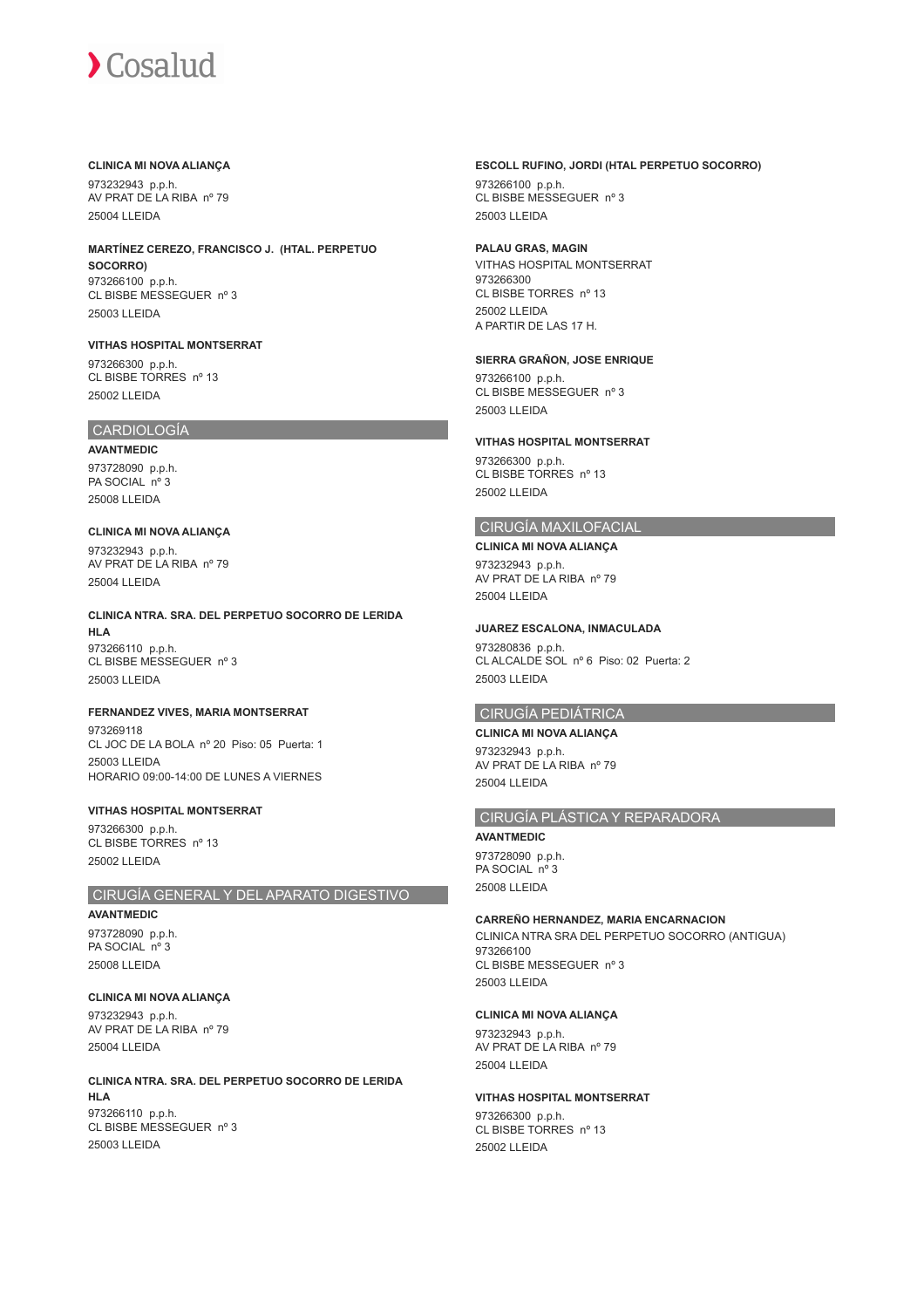## DERMATOLOGÍA

973728090 p.p.h. PA SOCIAL nº 3 25008 LLEIDA

**AVANTMEDIC**

**CLINICA MI NOVA ALIANÇA** 973232943 p.p.h. AV PRAT DE LA RIBA nº 79 25004 LLEIDA

**CLINICA NTRA. SRA. DEL PERPETUO SOCORRO DE LERIDA HLA** 973266110 p.p.h. CL BISBE MESSEGUER nº 3 25003 LLEIDA

**HERNANDEZ RUIZ, MARIA EUGENIA (HTAL. PERPETUO SOCORRO)** 973266100 p.p.h. CL BISBE MESSEGUER nº 3 25003 LLEIDA

#### **VITHAS HOSPITAL MONTSERRAT** 973266300 p.p.h. CL BISBE TORRES nº 13 25002 LLEIDA

#### ENDOCRINOLOGÍA

**AVANTMEDIC** 973728090 p.p.h. PA SOCIAL nº 3 25008 LLEIDA

## **CLINICA MI NOVA ALIANÇA**

973232943 p.p.h. AV PRAT DE LA RIBA nº 79 25004 LLEIDA

**CLINICA NTRA. SRA. DEL PERPETUO SOCORRO DE LERIDA HLA** 973266110 p.p.h.

CL BISBE MESSEGUER nº 3 25003 LLEIDA

#### **ESTADELLA I SERRAT, SAL.LUSTIA**

973241042 p.p.h. AV SEGRE nº 3 Piso: 09 Puerta: 2 25007 LLEIDA

**LOPEZ CANO, CAROLINA (HTAL. PERPETUO SOCORRO)** 973266100 p.p.h. CL BISBE MESSEGUER nº 3 25003 LLEIDA

#### **VITHAS HOSPITAL MONTSERRAT**

973266300 p.p.h. CL BISBE TORRES nº 13 25002 LLEIDA

# ENFERMERÍA

**AVANTMEDIC** 973728090 p.p.h. PA SOCIAL nº 3 25008 LLEIDA

#### **CLINICA MI NOVA ALIANÇA**

973232943 p.p.h. AV PRAT DE LA RIBA nº 79 25004 LLEIDA

**CLINICA NTRA. SRA. DEL PERPETUO SOCORRO DE LERIDA HLA** 973266110 p.p.h. CL BISBE MESSEGUER nº 3

25003 LLEIDA

## **VITHAS HOSPITAL MONTSERRAT**

973266300 p.p.h. CL BISBE TORRES nº 13 25002 LLEIDA

## ESTOMATOLOGÍA

## **MIAS BALAGUERO, ORIOL (CLINICAS MIAS)**

973280836 p.p.h. CL ALCALDE SOL nº 6 25003 LLEIDA

#### **PIÑOL FELIS, FERNANDO**

973247818 p.p.h. AV BALMES nº 23 Piso: 03 25006 LLEIDA

## FISIOTERAPIA

#### **AXIS FISIOTERAPEUTES**

973273502 p.p.h. CL CANONGE BRUGULAT nº 18 Piso: BJ 25003 LLEIDA

#### **CENTRE KINE**

973233703 p.p.h. CL RONDA nº 164 25111 LLEIDA

#### **PEDIATRICS LLEIDA**

973675967 p.p.h. AV PRAT DE LA RIBA nº 80 25004 LLEIDA de 8 a 20 horas

#### **PHYSIS**

973984387 p.p.h. CL HUMBERT TORRES nº 21 25008 LLEIDA

#### **THERAPY TRAINER**

973221418 p.p.h. PA AMICS DE LLEIDA nº S/N 25008 LLEIDA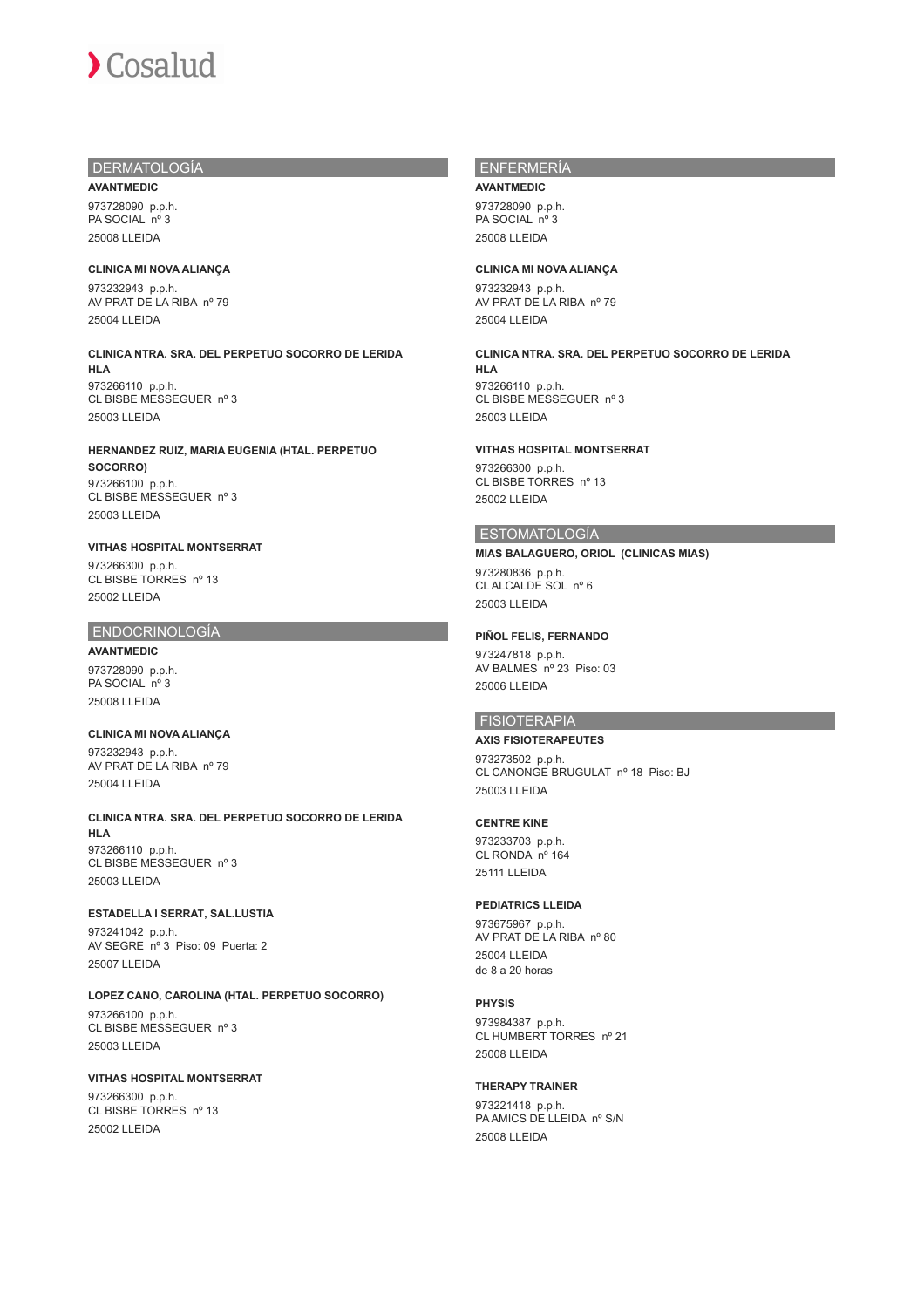#### **TRAUMARE CENTRE MEDIC I REHABILITADOR**

973268599 p.p.h. AV BLONDEL nº 98 25002 LLEIDA

#### **VITHAS HOSPITAL MONTSERRAT**

973266300 p.p.h. CL BISBE TORRES nº 13 25002 LLEIDA

## GINECOLOGÍA Y OBSTETRICIA

**CLINICA MI NOVA ALIANÇA** 973232943 p.p.h. AV PRAT DE LA RIBA nº 79 25004 LLEIDA

## **CLINICA NTRA. SRA. DEL PERPETUO SOCORRO DE LERIDA HLA** 973266110 p.p.h. CL BISBE MESSEGUER nº 3

25003 LLEIDA

#### **HERNAIZ MARTÍNEZ, ANDRÉS (HTAL. PERPETUO SOCORRO)** 973266100 p.p.h. CL BISBE MESSEGUER nº 3 25003 LLEIDA

## **TARAZONA TEIXIDÓ, JAUME (HTAL. PERPETUO SOCORRO)**

973266100 p.p.h. CL BISBE MESSEGUER nº 3 25003 LLEIDA

#### **TORRIJO RODRIGO, CRISTINA**

CLINICA TERRES DE PONENT (LLEIDA) 973245991 p.p.h. AV PRAT DE LA RIBA nº 76 Piso: 04 Puerta: 1 25004 LLEIDA

#### **VITHAS HOSPITAL MONTSERRAT** 973266300 p.p.h. CL BISBE TORRES nº 13 25002 LLEIDA

## HEMATOLOGÍA

**AVANTMEDIC** 973728090 p.p.h. PA SOCIAL nº 3 25008 LLEIDA

## **CLINICA MI NOVA ALIANÇA** 973232943 p.p.h. AV PRAT DE LA RIBA nº 79 25004 LLEIDA

**CLINICA NTRA. SRA. DEL PERPETUO SOCORRO DE LERIDA HLA** 973266110 p.p.h. CL BISBE MESSEGUER nº 3 25003 LLEIDA

#### **VITHAS HOSPITAL MONTSERRAT**

973266300 p.p.h. CL BISBE TORRES nº 13 25002 LLEIDA

## HOMEOPATÍA

**CENTRE KINE**

973233703 p.p.h. CL RONDA nº 164 25111 LLEIDA

#### LOGOFONIATRÍA

**CENTRE KINE** 973233703 p.p.h. CL RONDA nº 164 25111 LLEIDA

#### **PEDIATRICS LLEIDA**

973675967 p.p.h. AV PRAT DE LA RIBA nº 80 25004 LLEIDA de 8 a 20 horas

## MATRONAS

## **MAGNA MATER**

973281577 p.p.h. CL CANONGE BRUGULAT nº 28 Piso: BJ 25003 LLEIDA

## MEDICINA DEPORTIVA

#### **VITHAS HOSPITAL MONTSERRAT**

973266300 p.p.h. CL BISBE TORRES nº 13 25002 LLEIDA

## MEDICINA GENERAL

**AVANTMEDIC** 973728090 p.p.h. PA SOCIAL nº 3 25008 LLEIDA

## **CLINICA MI NOVA ALIANÇA**

973232943 p.p.h. AV PRAT DE LA RIBA nº 79 25004 LLEIDA

**CLINICA NTRA. SRA. DEL PERPETUO SOCORRO DE LERIDA HLA** 973266110 p.p.h. CL BISBE MESSEGUER nº 3 25003 LLEIDA

#### **SEMUR S.C.C.L.**

973232094 p.p.h. CL BOBALA nº 1 25004 LLEIDA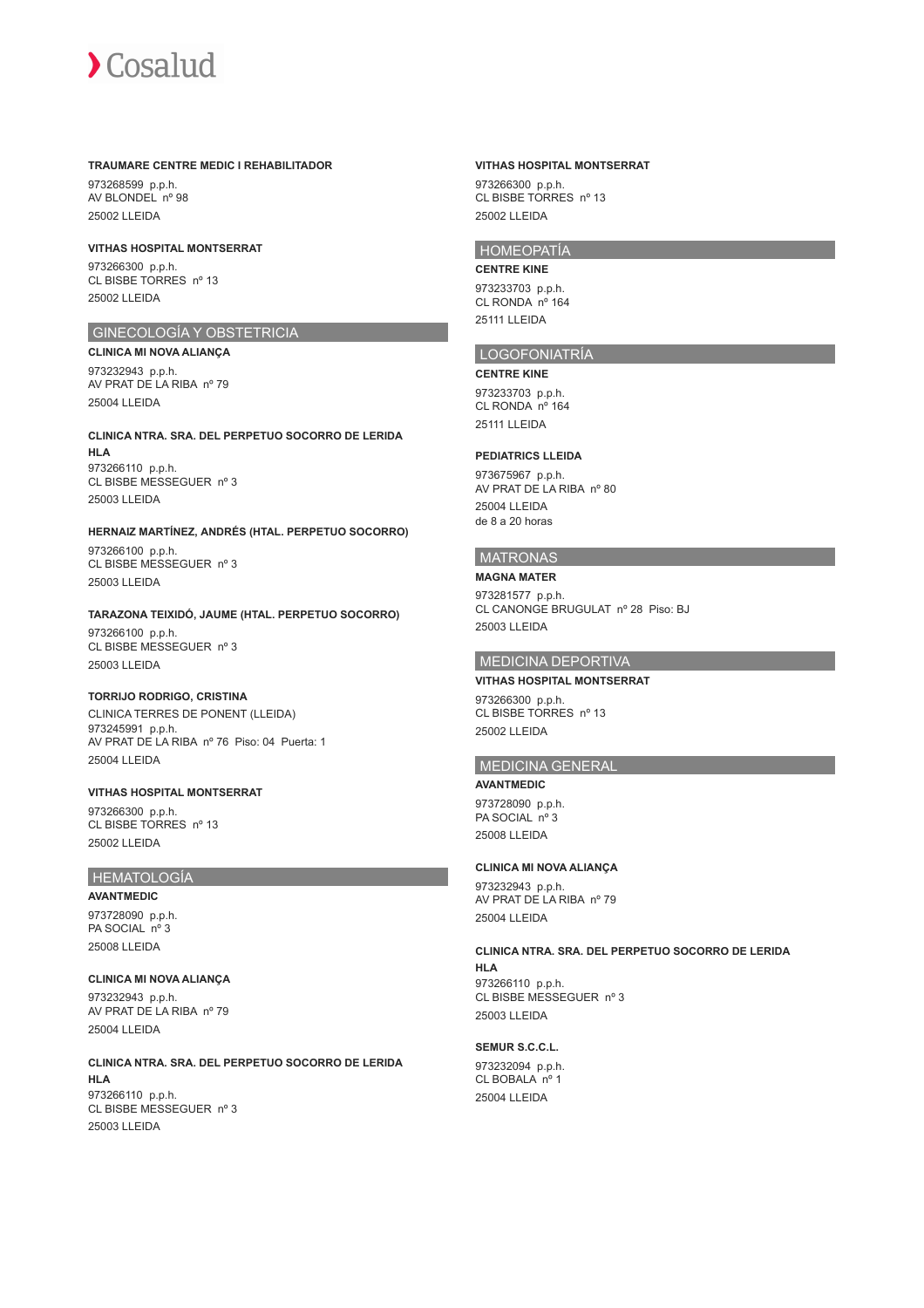#### **TERRER ALZURIA, CAROLINA**

CLINICA NTRA SRA DEL PERPETUO SOCORRO (ANTIGUA) 973266100 p.p.h. CL BISBE MESSEGUER nº 3 25003 LLEIDA

#### **TOR I PALAU, MARIA MERCE**

973281860 p.p.h. CL LLUIS COMPANYS nº 1 Piso: 04 Puerta: 1 25003 LLEIDA

#### **TORRES CASADO, GUILLERMO**

973224192 p.p.h. PJ POMPEU nº 6 Portal: A Puerta: 1 25006 LLEIDA

## **TRAUMARE CENTRE MEDIC I REHABILITADOR**

973268599 p.p.h. AV BLONDEL nº 98 25002 LLEIDA

## **VITHAS HOSPITAL MONTSERRAT**

973266300 p.p.h. CL BISBE TORRES nº 13 25002 LLEIDA

# **YUGUERO TORRES, ORIOL**

973273100 p.p.h. CL ALCALDE SOL nº 4 25003 LLEIDA

## MEDICINA INTERNA

**AVANTMEDIC** 973728090 p.p.h. PA SOCIAL nº 3 25008 LLEIDA

# **CARO OROZCO, SILVIA (HTAL. PERPETUO SOCORRO)**

973266100 p.p.h. CL BISBE MESSEGUER nº 3 25003 LLEIDA

## **CLINICA MI NOVA ALIANÇA**

973232943 p.p.h. AV PRAT DE LA RIBA nº 79 25004 LLEIDA

#### **CLINICA NTRA. SRA. DEL PERPETUO SOCORRO DE LERIDA HLA** 973266110 p.p.h. CL BISBE MESSEGUER nº 3 25003 LLEIDA

**HUELIN DOMECO DE JARAUTA, ENRIQUE (HTAL. PERPETUO SOCORRO)** 973266100 p.p.h. CL BISBE MESSEGUER nº 3 25003 LLEIDA

#### **MANRESA VIDAL, NURIA (HTAL. PERPETUO SOCORRO)**

973266110 p.p.h. CL BISBE MESSEGUER nº 5 25003 LLEIDA

#### **VITHAS HOSPITAL MONTSERRAT**

973266300 p.p.h. CL BISBE TORRES nº 13 25002 LLEIDA

## MEDICINA PREVENTIVA

**VITHAS HOSPITAL MONTSERRAT** 973266300 p.p.h. CL BISBE TORRES nº 13

# 25002 LLEIDA

## NEFROLOGÍA

#### **VITHAS HOSPITAL MONTSERRAT**

973266300 p.p.h. CL BISBE TORRES nº 13 25002 LLEIDA

## NEUMOLOGÍA

#### **AVANTMEDIC**

973728090 p.p.h. PA SOCIAL nº 3 25008 LLEIDA

## **CLINICA MI NOVA ALIANÇA**

973232943 p.p.h. AV PRAT DE LA RIBA nº 79 25004 LLEIDA

## **CLINICA NTRA. SRA. DEL PERPETUO SOCORRO DE LERIDA HLA** 973266110 p.p.h.

CL BISBE MESSEGUER nº 3 25003 LLEIDA

## **DURAN ALAMA, JOSE MIGUEL**

973267988 p.p.h. CL DOCTOR FLEMING nº 27 25006 LLEIDA

#### **DURAN ALAMA, JOSE MIGUEL**

973273100 p.p.h. CL ALCALDE SOL nº 4 25003 LLEIDA

#### **PEREZ MENDOZA, GUILLERMO JOSE (HTAL. PERPETUO SOCORRO)** 973266100 p.p.h. CL BISBE MESSEGUER nº 3 25003 LLEIDA

**VENGOECHEA ARANGONCILLO, JOSE JAVIER (HTAL. PERPETUO SOCORRO)** 973266100 p.p.h. CL BISBE MESSEGUER nº 3 25003 LLEIDA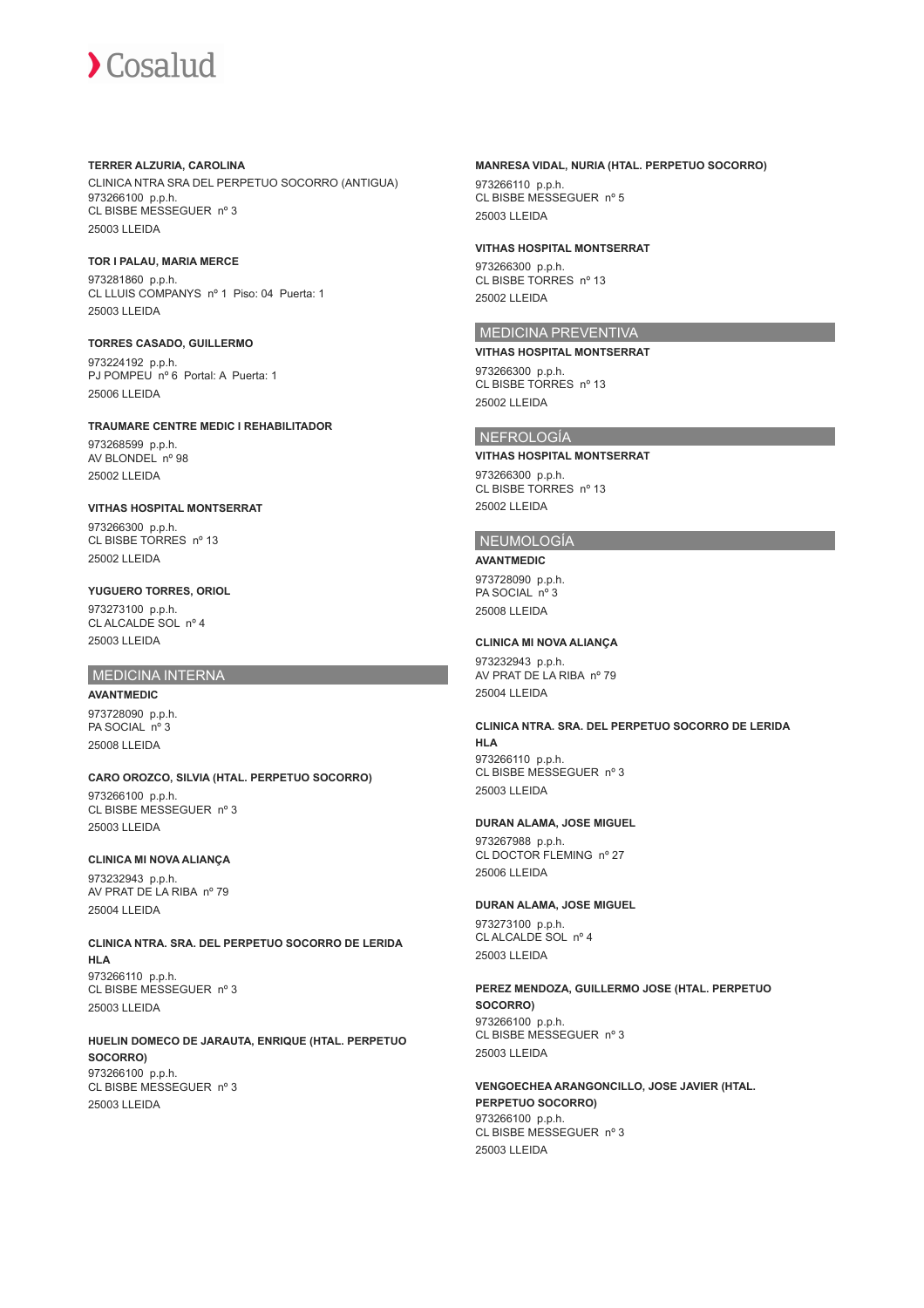#### **VITHAS HOSPITAL MONTSERRAT**

973266300 p.p.h. CL BISBE TORRES nº 13 25002 LLEIDA

## NEUROCIRUGÍA

**AGUAS VALIENTE, JESUS** CLINICA NTRA SRA DEL PERPETUO SOCORRO (ANTIGUA) 973266100 p.p.h. CL BISBE MESSEGUER nº 3 25003 LLEIDA

#### **AVANTMEDIC**

973728090 p.p.h. PA SOCIAL nº 3 25008 LLEIDA

#### **CLINICA MI NOVA ALIANÇA**

973232943 p.p.h. AV PRAT DE LA RIBA nº 79 25004 LLEIDA

#### **VITHAS HOSPITAL MONTSERRAT**

973266300 p.p.h. CL BISBE TORRES nº 13 25002 LLEIDA

#### NEUROFISIOLOGÍA

**AVANTMEDIC** 973728090 p.p.h. PA SOCIAL nº 3 25008 LLEIDA

#### NEUROLOGÍA

**AVANTMEDIC**

973728090 p.p.h. PA SOCIAL nº 3 25008 LLEIDA

**BAGUÑA DURICH, JOSEP** CLINICA NTRA SRA DEL PERPETUO SOCORRO (ANTIGUA) 973266100 p.p.h. CL BISBE MESSEGUER nº 3 25003 LLEIDA

#### **BAGUÑA DURICH, JOSEP**

973266300 p.p.h. CL BISBE TORRES nº 2 Portal: B1 25002 LLEIDA

#### **BAGUÑA DURICH, JOSEP (HTAL. PERPETUO SOCORRO)**

973266100 p.p.h. CL BISBE MESSEGUER nº 3 25003 LLEIDA

## **CLINICA MI NOVA ALIANÇA**

973232943 p.p.h. AV PRAT DE LA RIBA nº 79 25004 LLEIDA

#### **VITHAS HOSPITAL MONTSERRAT**

973266300 p.p.h. CL BISBE TORRES nº 13 25002 LLEIDA

## OFTALMOLOGÍA

**AVANTMEDIC**

973728090 p.p.h. PA SOCIAL nº 3 25008 LLEIDA

#### **CENTRE DE OFTALMOLOGIA AVANCADA DE PONENT**

**(OFTALVIST)** 973289014 p.p.h. CL ALCALDE SOL nº 4 25003 LLEIDA

## **CLINICA MI NOVA ALIANÇA**

973232943 p.p.h. AV PRAT DE LA RIBA nº 79 25004 LLEIDA

#### **ESPINET BADIA, RAMON**

973273100 p.p.h. CL ALCALDE SOL nº 4 25003 LLEIDA

#### **INSTITUTO LLEIDA DE OFTALMOLOGIA (INNOVA OCULAR)**

973245380 AV DOCTOR FLÉMING nº 14 25006 LLEIDA DE LUNES A VIERNES DE 08:00 A 20:00 HS. P.P.H.

#### **PEDIATRICS LLEIDA**

973675967 p.p.h. AV PRAT DE LA RIBA nº 80 25004 LLEIDA de 8 a 20 horas

#### **SALAS CARRASCON, ABEL (LLEIDA VISIO)**

973800331 p.p.h. AV PRAT DE LA RIBA nº 23 25006 LLEIDA

#### **VITHAS HOSPITAL MONTSERRAT**

973266300 p.p.h. CL BISBE TORRES nº 13 25002 LLEIDA

# ONCOLOGÍA MÉDICA

**CLINICA MI NOVA ALIANÇA** 973232943 p.p.h.

AV PRAT DE LA RIBA nº 79 25004 LLEIDA

# **CLINICA NTRA. SRA. DEL PERPETUO SOCORRO DE LERIDA**

**HLA** 973266110 p.p.h. CL BISBE MESSEGUER nº 3 25003 LLEIDA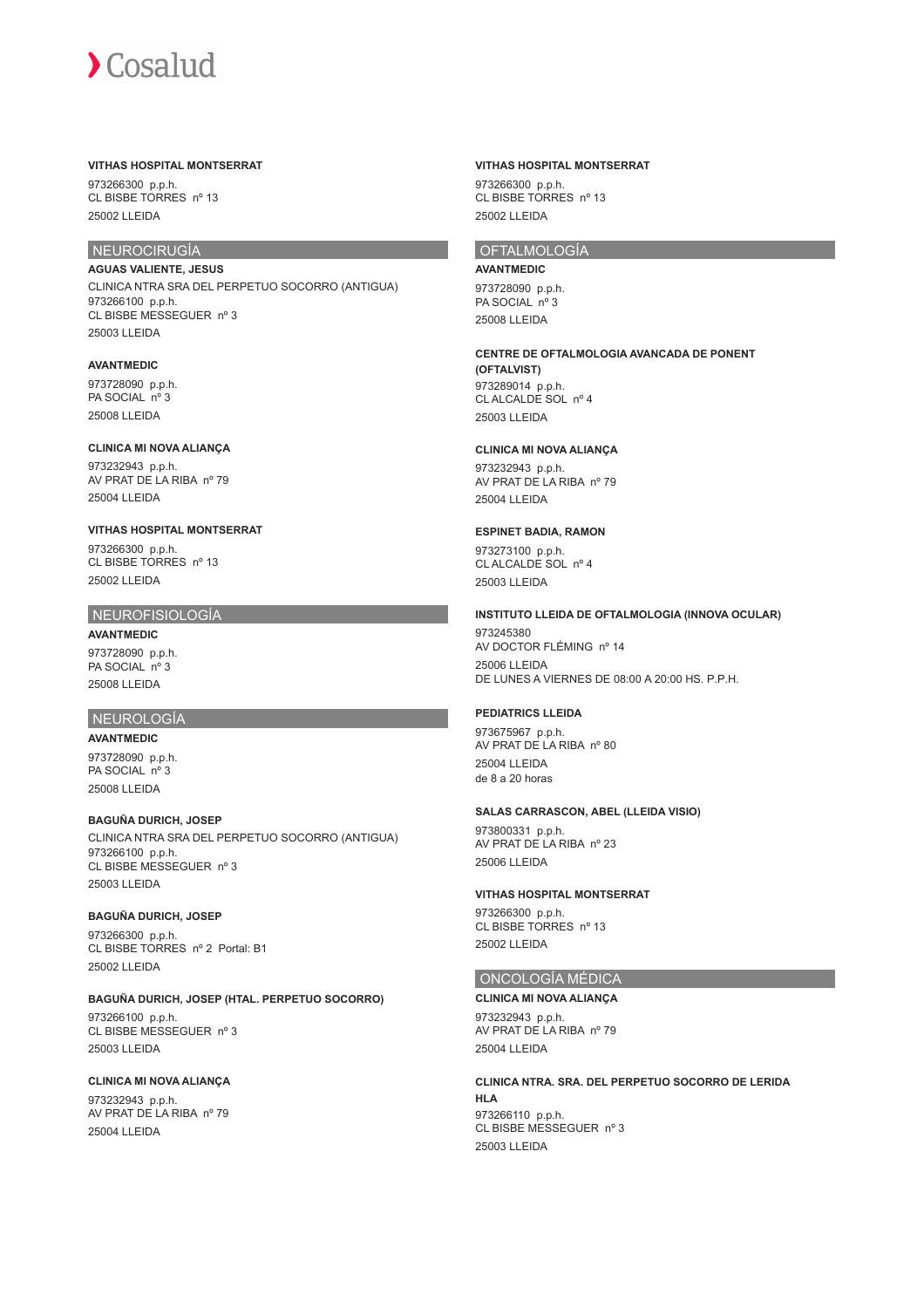#### **VITHAS HOSPITAL MONTSERRAT**

973266300 p.p.h. CL BISBE TORRES nº 13 25002 LLEIDA

## OTORRINOLARINGOLOGÍA

**AVANTMEDIC** 973728090 p.p.h. PA SOCIAL nº 3 25008 LLEIDA

**CLINICA MI NOVA ALIANÇA** 973232943 p.p.h. AV PRAT DE LA RIBA nº 79 25004 LLEIDA

**CLINICA NTRA. SRA. DEL PERPETUO SOCORRO DE LERIDA HLA** 973266110 p.p.h. CL BISBE MESSEGUER nº 3 25003 LLEIDA

#### **GARCIA RIVAS, JOSE** 973267193

PA ESPAÑA nº 3 Piso: 03 25002 LLEIDA DE 8 A 12 H.

## **LOPEZ HERNANDEZ, FELIPE (HTAL PERPETUO SOCORRO)**

973266100 p.p.h. CL BISBE MESSEGUER nº 3 25003 LLEIDA

## **MACIAS RODRIGUEZ, DIEGO HERNANDO (HTAL. PERPETUO SOCORRO)** 973266100 p.p.h.

CL BISBE MESSEGUER nº 3 25003 LLEIDA

## **PEDIATRICS LLEIDA**

973675967 p.p.h. AV PRAT DE LA RIBA nº 80 25004 LLEIDA de 8 a 20 horas

## **SARROCA CAPELL, ESTEBAN (HTAL PERPETUO SOCORRO)**

973266100 p.p.h. CL BISBE MESSEGUER nº 3 25003 LLEIDA

# **VITHAS HOSPITAL MONTSERRAT**

973266300 p.p.h. CL BISBE TORRES nº 13 25002 LLEIDA

## **XAM-MAR ALONSO, FRANCISCO JOSE**

873281919 AV BLONDEL nº 9 25002 LLEIDA TARDES DE 16.00 A 20.30

## PEDIATRÍA

# **ANGUERA FARRAN, RAMON (HTAL. PERPETUO SOCORRO)**

973266100 p.p.h. CL BISBE MESSEGUER nº 3 25003 LLEIDA

## **AVANTMEDIC**

973728090 p.p.h. PA SOCIAL nº 3 25008 LLEIDA

**CHINE SEGURA, MARIA (HTAL. PERPETUO SOCORRO)** 973266100 p.p.h. CL BISBE MESSEGUER nº 3 25003 LLEIDA

## **CLINICA MI NOVA ALIANÇA**

973232943 p.p.h. AV PRAT DE LA RIBA nº 79 25004 LLEIDA

**CLINICA NTRA. SRA. DEL PERPETUO SOCORRO DE LERIDA HLA** 973266110 p.p.h. CL BISBE MESSEGUER nº 3 25003 LLEIDA

**CORNEJO ECHEGARAY, CÉSAR (HTAL. PERPETUO SOCORRO)** 973266100 p.p.h. CL BISBE MESSEGUER nº 3 25003 LLEIDA

**ORTEGA RODRIGUEZ, JOSEP (HTAL. PERPETUO SOCORRO)** 973266100 p.p.h. CL BISBE MESSEGUER nº 3 25003 LLEIDA

## **ORTIZ MORELL, MIREIA (HTAL. PERPETUO SOCORRO)**

973266110 p.p.h. CL BISBE MESSEGUER nº 5 25003 LLEIDA

**PAREDES CARMONA, FERNANDO (HTAL. PERPETUO SOCOORRO)** 973266100 p.p.h. CL BISBE MESSEGUER nº 3 25003 LLEIDA

# **POCIELLO ALMIÑANA, MARIA DE LES NEUS (HTAL. PERPETUO SOCORRO)**

973266100 p.p.h. CL BISBE MESSEGUER nº 3 25003 LLEIDA

## **VITHAS HOSPITAL MONTSERRAT**

973266300 p.p.h. CL BISBE TORRES nº 13 25002 LLEIDA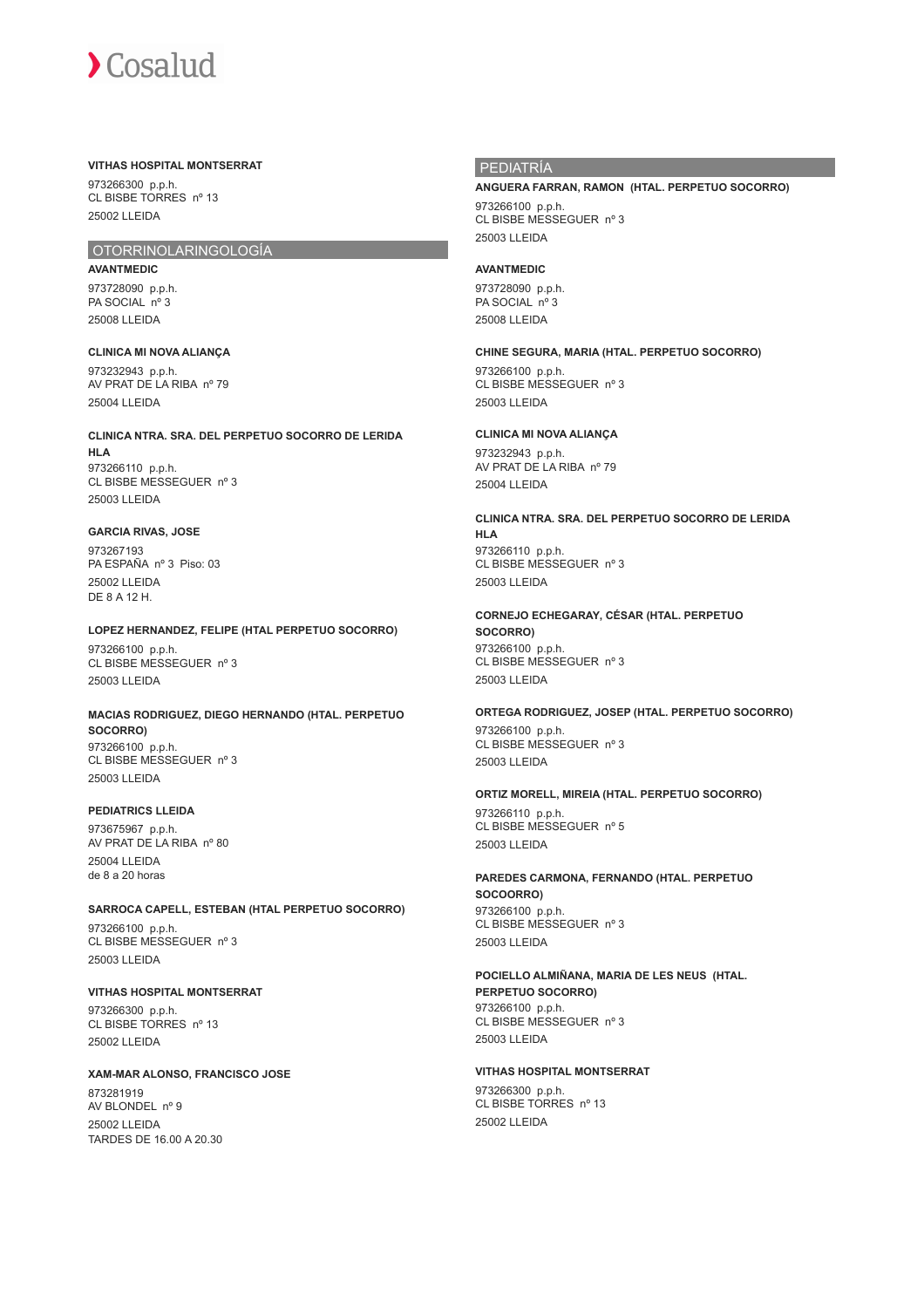## PODOLOGÍA

#### **CLINICA DE PODOLOGIA MARCELINO**

973249923 CL SEGRIÀ nº 45 Piso: BJ 25006 LLEIDA

#### **PHYSIS**

973984387 p.p.h. CL HUMBERT TORRES nº 21 25008 LLEIDA

# PREPARACIÓN AL PARTO

**AVANTMEDIC**

973728090 p.p.h. PA SOCIAL nº 3 25008 LLEIDA

#### **CENTRE KINE**

973233703 p.p.h. CL RONDA nº 164 25111 LLEIDA

**CLINICA NTRA. SRA. DEL PERPETUO SOCORRO DE LERIDA HLA** 973266110 p.p.h. CL BISBE MESSEGUER nº 3

25003 LLEIDA

## **MAGNA MATER**

973281577 p.p.h. CL CANONGE BRUGULAT nº 28 Piso: BJ 25003 LLEIDA

## PSICOLOGÍA

**AVANTMEDIC** 973728090 p.p.h. PA SOCIAL nº 3 25008 LLEIDA

#### **PEDIATRICS LLEIDA**

973675967 p.p.h. AV PRAT DE LA RIBA nº 80 25004 LLEIDA de 8 a 20 horas

## PSIQUIATRÍA

## **VITHAS HOSPITAL MONTSERRAT**

973266300 p.p.h. CL BISBE TORRES nº 13 25002 LLEIDA

## RADIODIAGNÓSTICO

**AVANTMEDIC** 973728090 p.p.h. PA SOCIAL nº 3 25008 LLEIDA

#### **CENTRE MEDIC DIAGNOSTIC ALOMAR**

973245010 p.p.h. CL ALFARRÀS nº 4 25005 LLEIDA

#### **CLINICA MI NOVA ALIANÇA**

973232943 p.p.h. AV PRAT DE LA RIBA nº 79 25004 LLEIDA

## **CLINICA NTRA. SRA. DEL PERPETUO SOCORRO DE LERIDA HLA**

973266110 p.p.h. CL BISBE MESSEGUER nº 3 25003 LLEIDA

#### **DIAGNOSTIC LLEIDA, S.L**

973526481 p.p.h. AV BALMES nº 21 Piso: 02 Puerta: N 25006 LLEIDA 9h a 14h y 16h a 20h

#### **DIAGNOSTIC PER LA IMATGE DR. ROYO**

973834019 p.p.h. CL ALFRED PEREÑA nº 97 25004 LLEIDA

#### **VITHAS HOSPITAL MONTSERRAT**

973266300 p.p.h. CL BISBE TORRES nº 13 25002 LLEIDA

## REPRODUCCIÓN ASISTIDA

#### **UR HOSPITAL HLA PERPETUO SOCORRO**

965269146 p.p.h. CL ALCALDE SOL nº 3 25003 LLEIDA

## **REUMATOLOGÍA**

**AVANTMEDIC** 973728090 p.p.h. PA SOCIAL nº 3 25008 LLEIDA

## **CLINICA MI NOVA ALIANÇA**

973232943 p.p.h. AV PRAT DE LA RIBA nº 79 25004 LLEIDA

#### **VITHAS HOSPITAL MONTSERRAT**

973266300 p.p.h. CL BISBE TORRES nº 13 25002 LLEIDA

## TRATAMIENTO DEL DOLOR

**AVANTMEDIC** 973728090 p.p.h. PA SOCIAL nº 3 25008 LLEIDA

## TRAUMATOLOGÍA PEDIÁTRICA

**AVANTMEDIC**

973728090 p.p.h. PA SOCIAL nº 3 25008 LLEIDA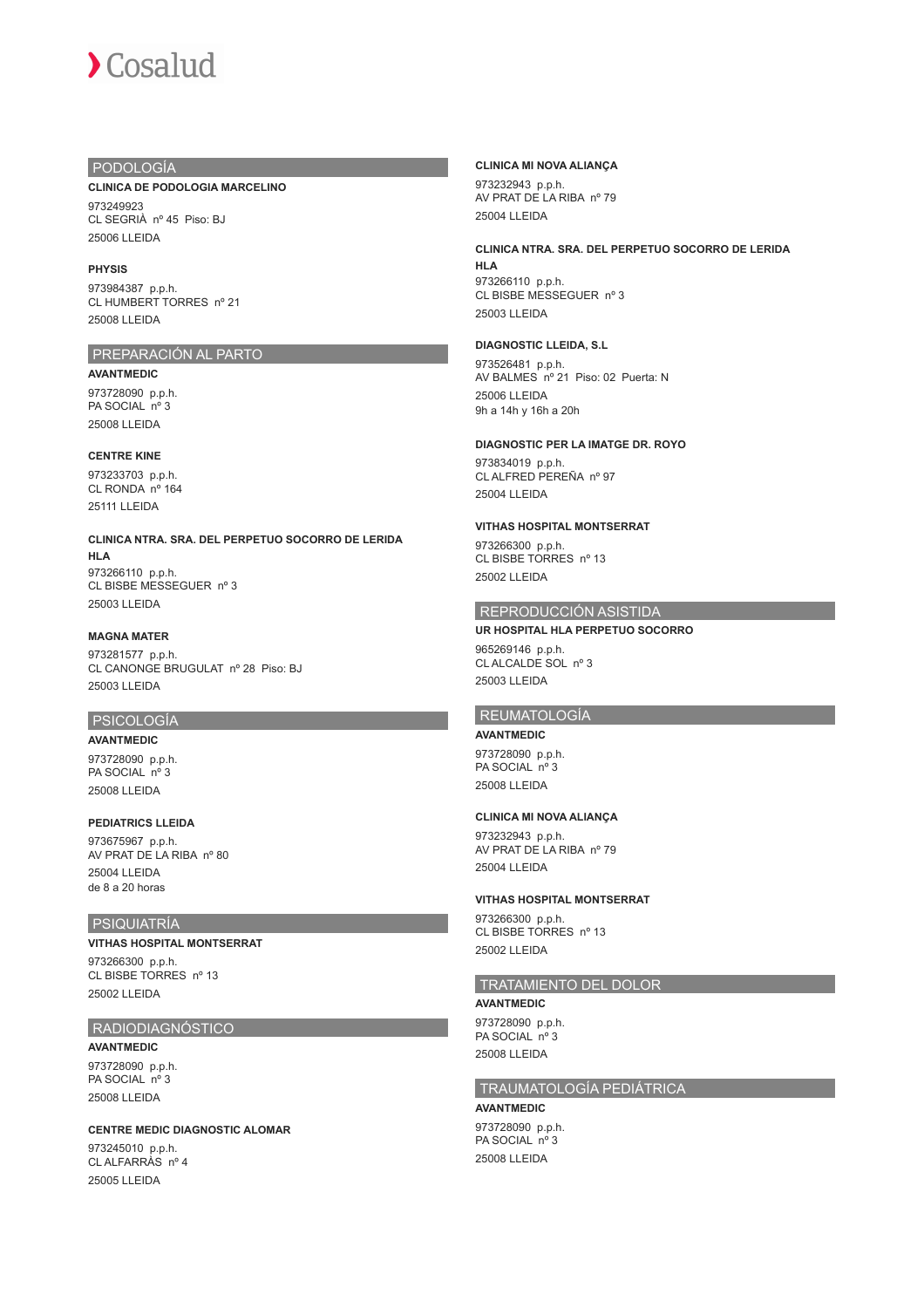

## TRAUMATOLOGÍA Y CIRUGIA ORTOPÉDICA

**AVANTMEDIC** 973728090 p.p.h. PA SOCIAL nº 3 25008 LLEIDA

**BONJORN MARTI, MARTA(HTAL PERPETUO SOCORRO)** 973266100 p.p.h. CL BISBE MESSEGUER nº 3 25003 LLEIDA

**CLINICA MI NOVA ALIANÇA** 973232943 p.p.h. AV PRAT DE LA RIBA nº 79 25004 LLEIDA

**CLINICA NTRA. SRA. DEL PERPETUO SOCORRO DE LERIDA HLA** 973266110 p.p.h. CL BISBE MESSEGUER nº 3 25003 LLEIDA

**CURIA JOVE, EMILI** 973266100 p.p.h. CL BISBE MESSEGUER nº 3 25003 LLEIDA

**GARCIA TRUJILLO, ANTONIO** CLINICA NTRA SRA DEL PERPETUO SOCORRO (ANTIGUA) 973266100 CL BISBE MESSEGUER nº 3 25003 LLEIDA

## **GOMEZ RIBELLES, ANTONIO**

973266100 p.p.h. CL BISBE MESSEGUER nº 3 25003 LLEIDA

**GOMEZ RIBELLES, ANTONIO (POLICLINIC LLEIDA)** 973273100 p.p.h. CL ALCALDE SOL nº 3 25003 LLEIDA

#### **JOVE TALAVERA, RAMON**

973266100 p.p.h. CL BISBE MESSEGUER nº 3 25003 LLEIDA

**JOVE TALAVERA, RAMON (POLICLINIC LLEIDA)**

973273100 p.p.h. CL ALCALDE SOL nº 3 25003 LLEIDA

**MARIN NASARRE, JAIME** 973266100 CL BISBE MESSEGUER nº 3 25003 LLEIDA

## **MENEN NAVARRO, ANTONIO**

VITHAS HOSPITAL MONTSERRAT 973269439 p.p.h. CL BISBE TORRES nº 6 25002 LLEIDA

#### **ORAN ESPUYS, JESUS**

CLINICA NTRA SRA DEL PERPETUO SOCORRO (ANTIGUA) 973266100 p.p.h. CL BISBE MESSEGUER nº 3 25003 LLEIDA

#### **PEDIATRICS LLEIDA**

973675967 p.p.h. AV PRAT DE LA RIBA nº 80 25004 LLEIDA de 8 a 20 horas

#### **PEREZ VILLAR, FERRAN**

973266100 p.p.h. CL BISBE MESSEGUER nº 3 25003 LLEIDA

#### **PEREZ VILLAR, FERRAN (POLICLINIC LLEIDA)**

973273100 p.p.h. CL ALCALDE SOL nº 3 25003 LLEIDA

**PEROY GARCIA, JAUME LLUIS (HTAL. PERPETUO SOCORRO)** 973266100 p.p.h.

CL BISBE MESSEGUER nº 3 25003 LLEIDA

#### **PRATS GISPERT, LAURA (HTAL PERPETUO SOCORRO)**

973266100 p.p.h. CL BISBE MESSEGUER nº 3 25003 LLEIDA

#### **SALO CUENCA, JOSE CARLOS**

973266100 p.p.h. CL BISBE MESSEGUER nº 3 25003 LLEIDA

## **SANCHEZ GIMENO, MARIANO**

CLINICA NTRA SRA DEL PERPETUO SOCORRO (ANTIGUA) 973248100 p.p.h. CL BISBE MESSEGUER nº 3 25003 LLEIDA

## **THERAPY TRAINER**

973221418 p.p.h. PA AMICS DE LLEIDA nº S/N 25008 LLEIDA

#### **TRAUMARE CENTRE MEDIC I REHABILITADOR**

973268599 p.p.h. AV BLONDEL nº 98 25002 LLEIDA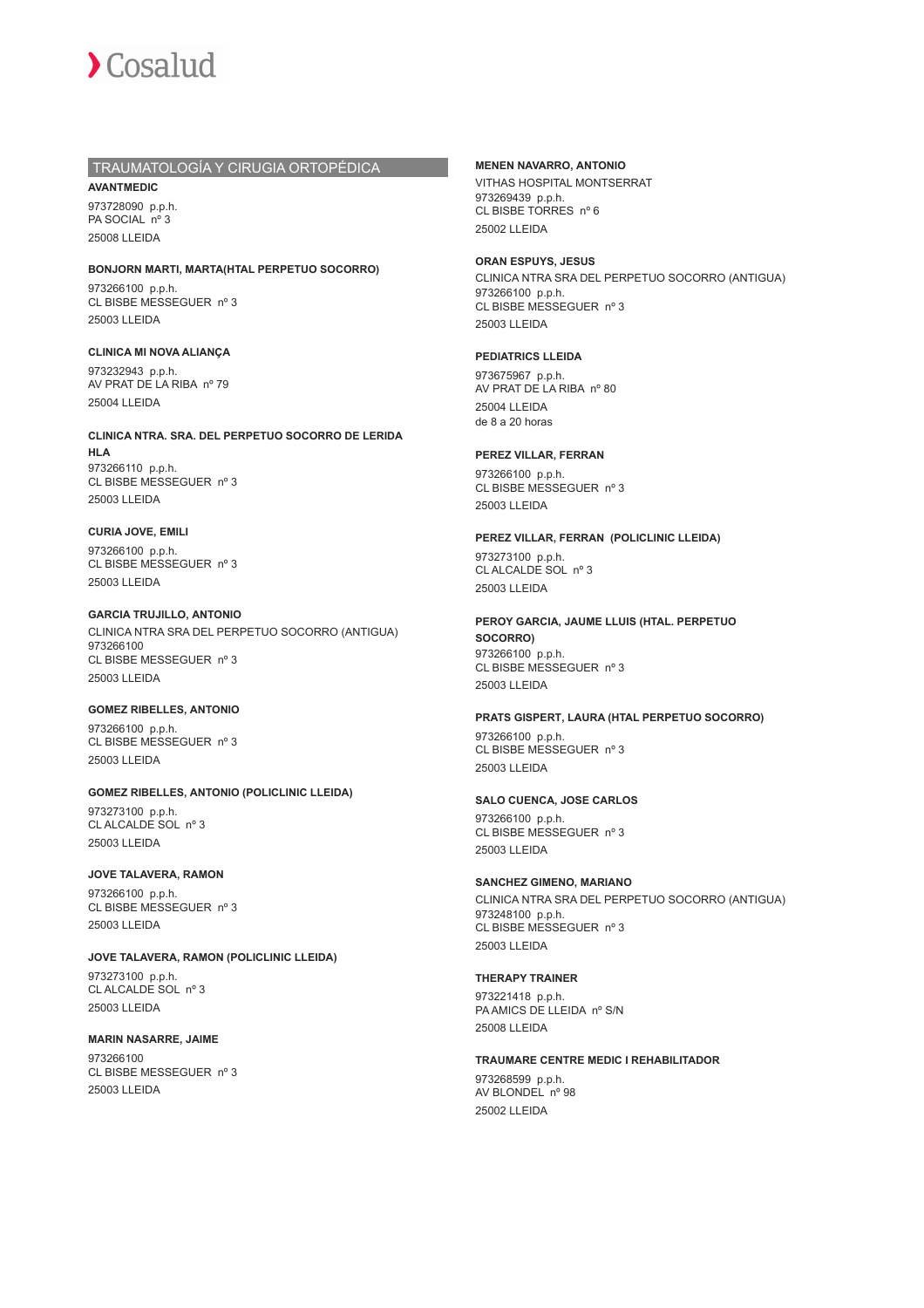## **VITHAS HOSPITAL MONTSERRAT**

973266300 p.p.h. CL BISBE TORRES nº 13 25002 LLEIDA

# UROLOGÍA

**AVANTMEDIC** 973728090 p.p.h. PA SOCIAL nº 3 25008 LLEIDA

**CLINICA MI NOVA ALIANÇA** 973232943 p.p.h. AV PRAT DE LA RIBA nº 79 25004 LLEIDA

**CLINICA NTRA. SRA. DEL PERPETUO SOCORRO DE LERIDA HLA** 973266110 p.p.h. CL BISBE MESSEGUER nº 3 25003 LLEIDA

# **MASSO ALLENDE, PEDRO**

973273100 p.p.h. CL ALCALDE SOL nº 4 25003 LLEIDA

**MOCTEZUMA VELAZQUEZ, JOSE (HTAL PERPETUO SOCORRO)** 973266110 p.p.h. CL BISBE MESSEGUER nº 3 25003 LLEIDA

**URO CENTRE UROLOGIC LLEIDA** 973282831 p.p.h. AV TORTOSA nº 4 25005 LLEIDA

**VITHAS HOSPITAL MONTSERRAT** 973266300 p.p.h. CL BISBE TORRES nº 13 25002 LLEIDA

## MOLLERUSSA

## ALERGOLOGÍA

**CENTRE MEDIC PLA DE URGELL**

973602550 p.p.h. AV CANAL nº 11 Piso: 01 25230 MOLLERUSSA

**MARQUES AMAR, LLUIS** CENTRE MEDIC PLA DE URGELL 973602550 p.p.h. AV CANAL nº 11 Portal: A 25230 MOLLERUSSA

## ANÁLISIS CLÍNICOS

**LABORATORIO ECHEVARNE (CENTRE MEDIC PLA)** 973602550 p.p.h.

AV CANAL nº 11 25230 MOLLERUSSA

#### **SYNLAB (J.M. METGES)**

973711641 p.p.h. AV GENERALITAT nº 2 Piso: 01 Puerta: 2A 25230 MOLLERUSSA

## ANGIOLOGÍA Y CIRUGÍA VASCULAR

**CENTRE MEDIC PLA DE URGELL** 973602550 p.p.h. AV CANAL nº 11 Piso: 01 25230 MOLLERUSSA

#### **LLORT PONT, CARMEN**

CENTRE MEDIC PLA DE URGELL 973602550 p.p.h. AV CANAL nº 11 Portal: A 25230 MOLLERUSSA

## CARDIOLOGÍA

#### **ABARDIA OLIVA, FRANCISCO JAVIER**

CENTRE MEDIC PLA DE URGELL 973602550 p.p.h. AV CANAL nº 11 Portal: A 25230 MOLLERUSSA

#### **CENTRE MEDIC PLA DE URGELL**

973602550 p.p.h. AV CANAL nº 11 Piso: 01 25230 MOLLERUSSA

## **J.M. METGES, S.C.P**

973711641 p.p.h. AV GENERALITAT nº 2 25230 MOLLERUSSA

## CIRUGÍA GENERAL Y DEL APARATO DIGESTIVO

**CENTRE MEDIC PLA DE URGELL** 973602550 p.p.h. AV CANAL nº 11 Piso: 01 25230 MOLLERUSSA

#### **DEALBERT AGUILAR, ALFRED**

CENTRE MEDIC PLA DE URGELL 973602550 p.p.h. AV CANAL nº 11 Portal: A 25230 MOLLERUSSA

#### **J.M. METGES, S.C.P**

973711641 p.p.h. AV GENERALITAT nº 2 25230 MOLLERUSSA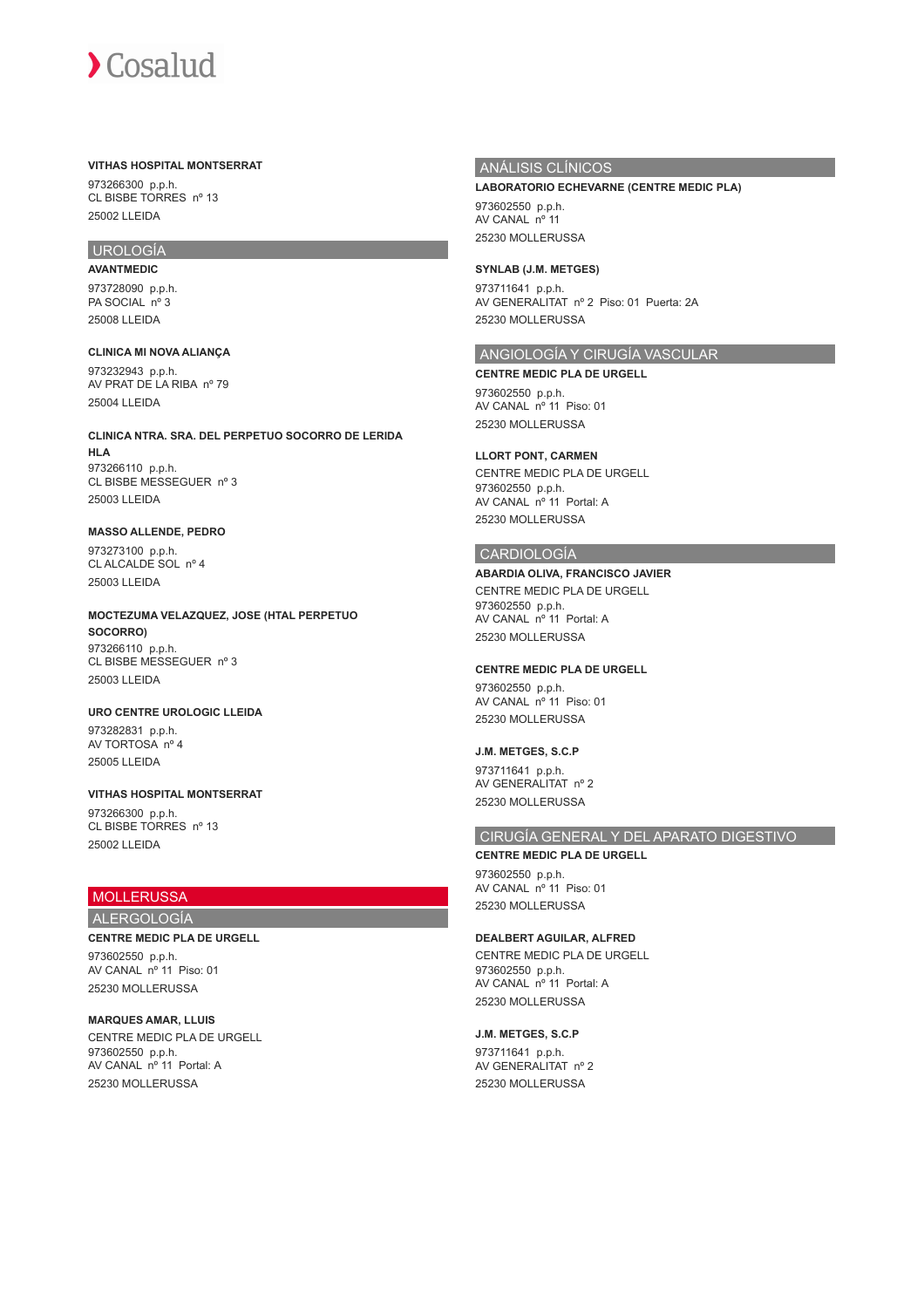## DERMATOLOGÍA

**CAMPO PISA, PERE** CENTRE MEDIC PLA DE URGELL 973602550 p.p.h. AV CANAL nº 11 Portal: A 25230 MOLLERUSSA

# **CENTRE MEDIC PLA DE URGELL**

973602550 p.p.h. AV CANAL nº 11 Piso: 01 25230 MOLLERUSSA

## ENFERMERÍA

#### **CENTRE MEDIC PLA DE URGELL**

973602550 p.p.h. AV CANAL nº 11 Piso: 01 25230 MOLLERUSSA

#### **J.M. METGES, S.C.P**

973711641 p.p.h. AV GENERALITAT nº 2 25230 MOLLERUSSA

## **FISIOTERAPIA**

#### **CENTRE MEDIC PLA DE URGELL** 973602550 p.p.h. AV CANAL nº 11 Piso: 01

25230 MOLLERUSSA

## **NOVACLINIC**

973805128 p.p.h. AV CANAL nº 10 25230 MOLLERUSSA

## **RUVEMS RECUPERACIO**

J.M. METGES, S.C.P 973712348 p.p.h. AV GENERALITAT nº 2 Piso: 02 Puerta: 2 25230 MOLLERUSSA

## LOGOFONIATRÍA

**NOVACLINIC** 973805128 p.p.h. AV CANAL nº 10 25230 MOLLERUSSA

## MEDICINA GENERAL

**BARTOLOMÉ DOMINGUEZ, DAVID** CENTRE MEDIC PLA DE URGELL 973602550 p.p.h. AV CANAL nº 11 Portal: A 25230 MOLLERUSSA

#### **CENTRE MEDIC PLA DE URGELL**

973602550 p.p.h. AV CANAL nº 11 Piso: 01 25230 MOLLERUSSA

## **J.M. METGES, S.C.P** 973711641 p.p.h. AV GENERALITAT nº 2 25230 MOLLERUSSA

#### **PARISI ROMA, MIQUEL** CENTRE MEDIC PLA DE URGELL 973602550 p.p.h. AV CANAL nº 11 Portal: A 25230 MOLLERUSSA

#### **PASCUAL LOPEZ, JOSEP**

CENTRE MEDIC PLA DE URGELL 973602550 p.p.h. AV CANAL nº 11 Portal: A 25230 MOLLERUSSA

#### **PENA ARNAIZ, MANEL**

CENTRE MEDIC PLA DE URGELL 973602550 p.p.h. AV CANAL nº 11 Portal: A 25230 MOLLERUSSA

#### **TERESA SATORRA, MARIA**

CENTRE MEDIC PLA DE URGELL 973602550 p.p.h. AV CANAL nº 11 Portal: A 25230 MOLLERUSSA

## MEDICINA INTERNA

**CENTRE MEDIC PLA DE URGELL** 973602550 p.p.h. AV CANAL nº 11 Piso: 01 25230 MOLLERUSSA

## NEUROLOGÍA

**BAGUNYA DURICH, JOSEP** CENTRE MEDIC PLA DE URGELL 973602550 p.p.h. AV CANAL nº 11 Portal: A 25230 MOLLERUSSA

#### **CENTRE MEDIC PLA DE URGELL**

973602550 p.p.h. AV CANAL nº 11 Piso: 01 25230 MOLLERUSSA

## OFTALMOLOGÍA

**CENTRE MEDIC PLA DE URGELL** 973602550 p.p.h. AV CANAL nº 11 Piso: 01 25230 MOLLERUSSA

## OTORRINOLARINGOLOGÍA

**CENTRE MEDIC PLA DE URGELL** 973602550 p.p.h. AV CANAL nº 11 Piso: 01 25230 MOLLERUSSA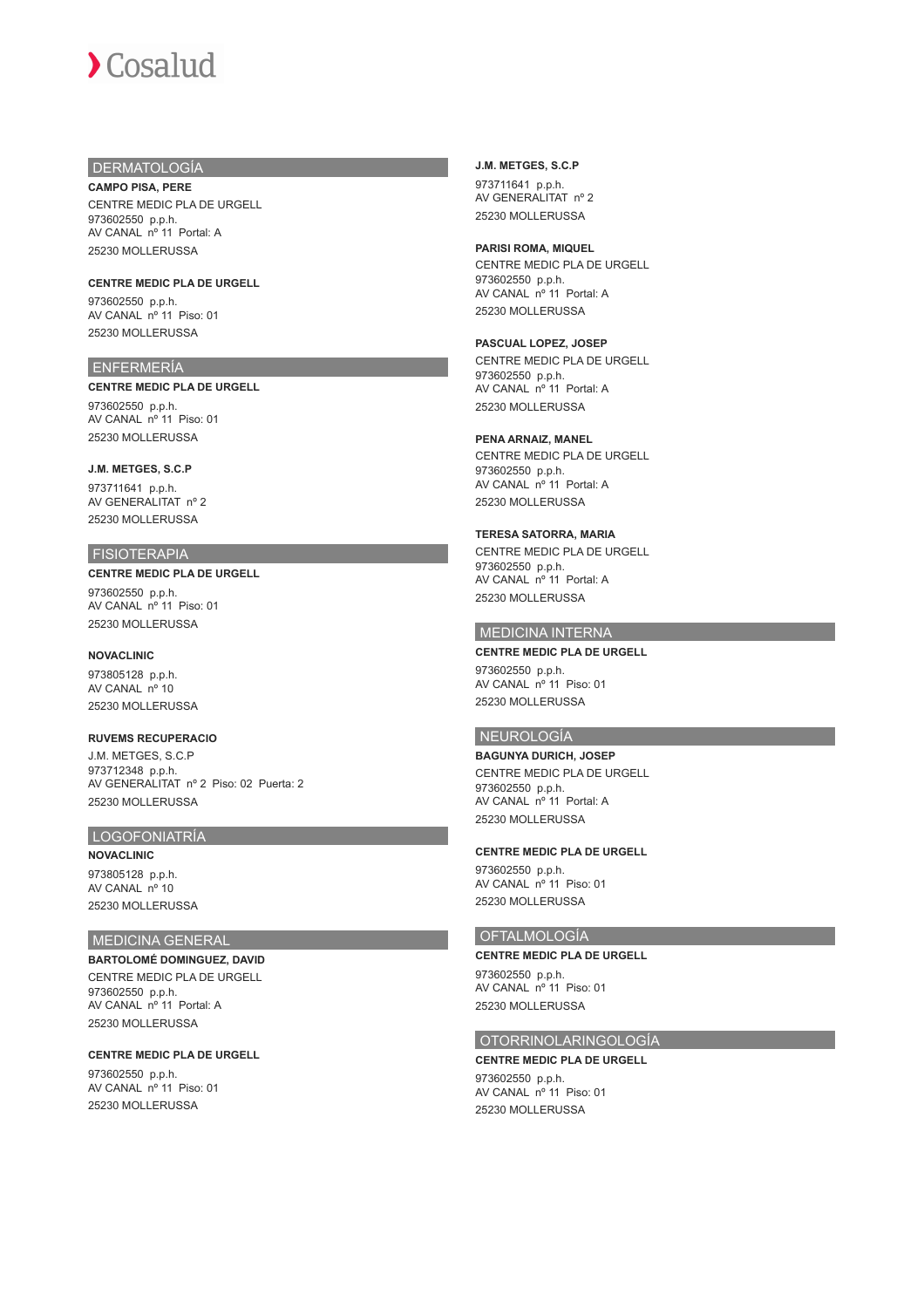#### **GRAU PASCUAL, RITA**

CENTRE MEDIC PLA DE URGELL 973602550 p.p.h. AV CANAL nº 11 Portal: A 25230 MOLLERUSSA

## PEDIATRÍA

**CENTRE MEDIC PLA DE URGELL**

973602550 p.p.h. AV CANAL nº 11 Piso: 01 25230 MOLLERUSSA

**IGNATYEVA, VICTORYA** CENTRE MEDIC PLA DE URGELL 973602550 p.p.h. AV CANAL nº 11 Portal: A 25230 MOLLERUSSA

#### **J.M. METGES, S.C.P**

973711641 p.p.h. AV GENERALITAT nº 2 25230 MOLLERUSSA

**SALSE TALARN, MAGDALENA** CENTRE MEDIC PLA DE URGELL 973602550 p.p.h. AV CANAL nº 11 Portal: A 25230 MOLLERUSSA

#### PODOLOGÍA

**CARLES GOMA, SILVIA**

973711558 p.p.h. CL ORIENT nº 18 Piso: BJ 25230 MOLLERUSSA

**CENTRE MEDIC PLA DE URGELL**

973602550 p.p.h. AV CANAL nº 11 Piso: 01 25230 MOLLERUSSA

## **J.M. METGES, S.C.P**

973711641 p.p.h. AV GENERALITAT nº 2 25230 MOLLERUSSA

#### **MIQUEL GALITO, MONTSERRAT**

CENTRE MEDIC PLA DE URGELL 973602550 p.p.h. AV CANAL nº 11 Portal: A 25230 MOLLERUSSA

#### **NOVACLINIC**

973805128 p.p.h. AV CANAL nº 10 25230 MOLLERUSSA

## PSICOLOGÍA

**ARGILES FIGUEROLA, MARTA** CENTRE MEDIC PLA DE URGELL 973602550 AV CANAL nº 11 Portal: A 25230 MOLLERUSSA

#### **CENTRE MEDIC PLA DE URGELL**

973602550 p.p.h. AV CANAL nº 11 Piso: 01 25230 MOLLERUSSA

## RADIODIAGNÓSTICO

**CENTRE MEDIC DIAGNOSTIC ALOMAR -MOLLERUSSA** 973602965 p.p.h. AV LA PAU nº 21 25230 MOLLERUSSA

#### **CENTRE MEDIC PLA DE URGELL**

973602550 p.p.h. AV CANAL nº 11 Piso: 01 25230 MOLLERUSSA

## REHABILITACIÓN

#### **CENTRE MEDIC PLA DE URGELL**

973602550 p.p.h. AV CANAL nº 11 Piso: 01 25230 MOLLERUSSA

#### REUMATOLOGÍA

#### **CENTRE MEDIC PLA DE URGELL**

973602550 p.p.h. AV CANAL nº 11 Piso: 01 25230 MOLLERUSSA

## **ORDÓÑEZ PALAU, SERGI**

CENTRE MEDIC PLA DE URGELL 973602550 p.p.h. AV CANAL nº 11 Portal: A 25230 MOLLERUSSA

## TRAUMATOLOGÍA Y CIRUGIA ORTOPÉDICA

**CENTRE MEDIC PLA DE URGELL** 973602550 p.p.h. AV CANAL nº 11 Piso: 01 25230 MOLLERUSSA

## **GONZÁLEZ RODRIGUEZ, CARLOS**

CENTRE MEDIC PLA DE URGELL p.p.h. AV CANAL nº 11 Portal: A 25230 MOLLERUSSA

#### **J.M. METGES, S.C.P**

973711641 p.p.h. AV GENERALITAT nº 2 25230 MOLLERUSSA

#### **ORAN ESPUY, JESÚS**

CENTRE MEDIC PLA DE URGELL 973602550 p.p.h. AV CANAL nº 11 Portal: A 25230 MOLLERUSSA

## **PEREZ VILLAR, FERRAN**

CENTRE MEDIC PLA DE URGELL 973602550 p.p.h. AV CANAL nº 11 Portal: A 25230 MOLLERUSSA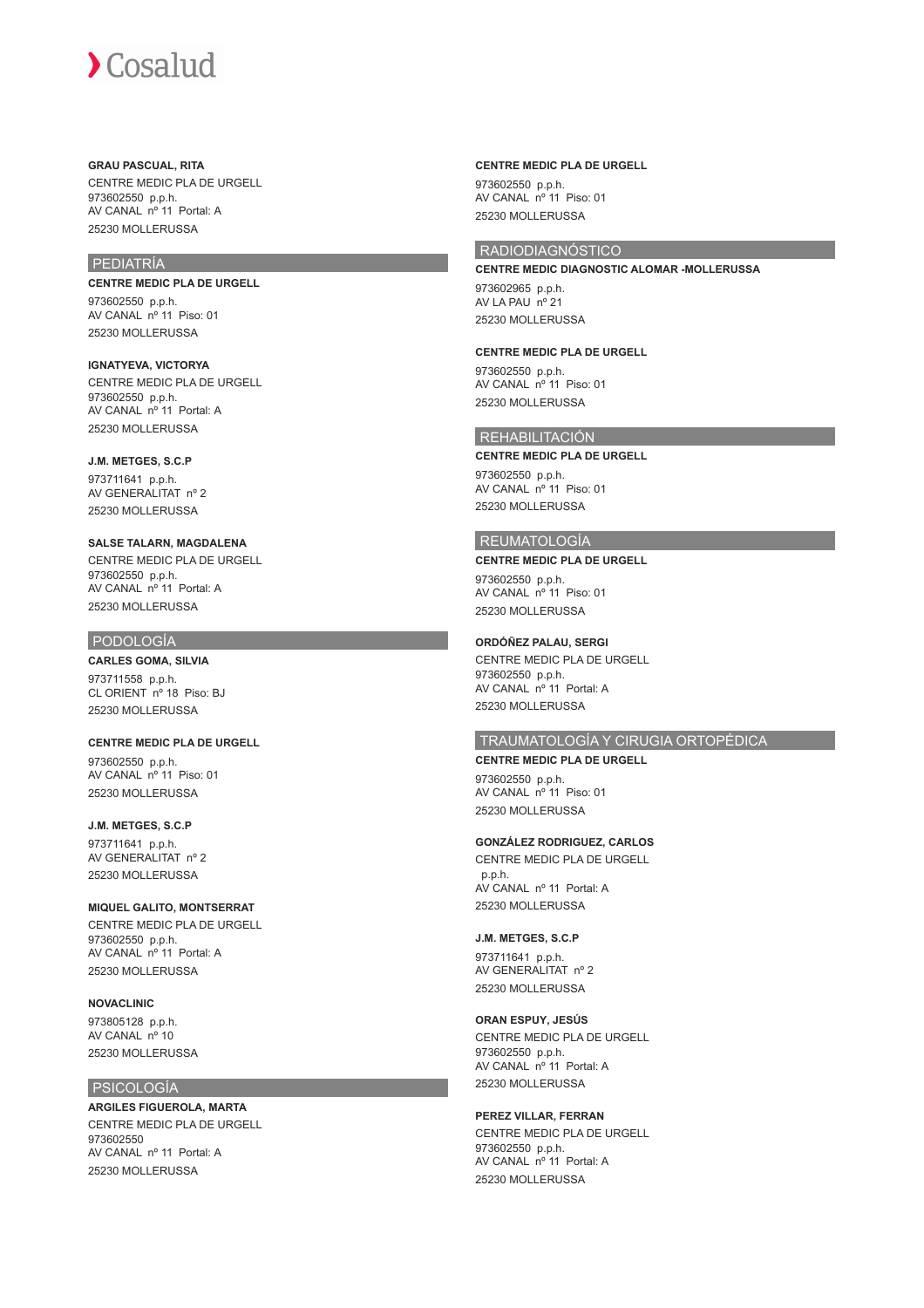## UROLOGÍA

#### **CENTRE MEDIC PLA DE URGELL**

973602550 p.p.h. AV CANAL nº 11 Piso: 01 25230 MOLLERUSSA

## **GUAJARDO GUAJARDO, JESUS**

CENTRE MEDIC PLA DE URGELL 973602550 p.p.h. AV CANAL nº 11 Portal: A 25230 MOLLERUSSA

## MONTBLANC

# ANÁLISIS CLÍNICOS

**SYNLAB ESPAIS MEDICS ESPECIALITZATS** 977861320 p.p.h. CL PINTOR POTAU nº 19

43400 MONTBLANC EXTRACIONES: Lunes, miércoles y viernes de 8 a 12 h

## **OLOT**

## TRAUMATOLOGÍA Y CIRUGIA ORTOPÉDICA

**BORI TUNEU, GUILLEM (OLOT)** 972272400 p.p.h. CL MARÍA VAYREDA nº 12 17800 OLOT

## SANT ADRIA DE BESOS

ANÁLISIS CLÍNICOS

**LABORATORIO ECHEVARNE (CENTRE MEDIC CUIDA'T)**

935336936 p.p.h. CL PI I GIBERT nº 64 08930 SANT ADRIA DE BESOS Martes y jueves de 8.30 a 10.30

## **SOLSONA**

## ANÁLISIS CLÍNICOS

**LAB A. NOGUERAS** 973481529 CL ALCALDE MOLES nº 18 Piso: 01 Puerta: 1 25280 SOLSONA

MARTES Y VIERNES 9.00 A 10.00

#### **SYNLAB (SOLMEDIC)**

973480933 p.p.h. CR MANRESA nº 49 25280 SOLSONA

## CARDIOLOGÍA

#### **GARCIA BOLDU, JOSE MARIA (SOLMEDIC)**

973480933 p.p.h. CR MANRESA nº 49 25280 SOLSONA

## DERMATOLOGÍA

#### **GIL ALAVA, JORDI (SOLMEDIC)**

973480933 CR MANRESA nº 49 25280 SOLSONA LUNES DE 11.00 A 13.00

## ENFERMERÍA

#### **CENTRE MEDIC PREVISAL**

973481529 p.p.h. CL ALCALDE MOLES nº 18 25280 SOLSONA

## FISIOTERAPIA

**BLAZQUEZ CARDONA, MARIA DEL CARMEN**

973483305 p.p.h. CL SARDANA nº 20 25280 SOLSONA

## **ESPAI SALUT**

973480833 p.p.h. CR MANRESA nº 75 25280 SOLSONA

#### MEDICINA GENERAL

**CENTRE MEDIC PREVISAL** 973481529 p.p.h. CL ALCALDE MOLES nº 18 25280 SOLSONA

#### MEDICINA INTERNA

**FERNANDEZ SOLA, ANTONI (SOLMEDIC)** 973480933 p.p.h.

CR MANRESA nº 49 25280 SOLSONA

## OFTALMOLOGÍA

**CENTRE MEDIC PREVISAL**

973481529 p.p.h. CL ALCALDE MOLES nº 18 25280 SOLSONA

#### **MONTEHERMOSO JARAMILLO, ALFREDO (SOLMEDIC)**

973480333 p.p.h. CR MANRESA nº 49 25280 SOLSONA

#### PODOLOGÍA

**CENTRE MEDIC PREVISAL** 973481529 p.p.h.

CL ALCALDE MOLES nº 18 25280 SOLSONA

## TRAUMATOLOGÍA Y CIRUGIA ORTOPÉDICA

#### **CENTRE MEDIC PREVISAL**

973481529 p.p.h. CL ALCALDE MOLES nº 18 25280 SOLSONA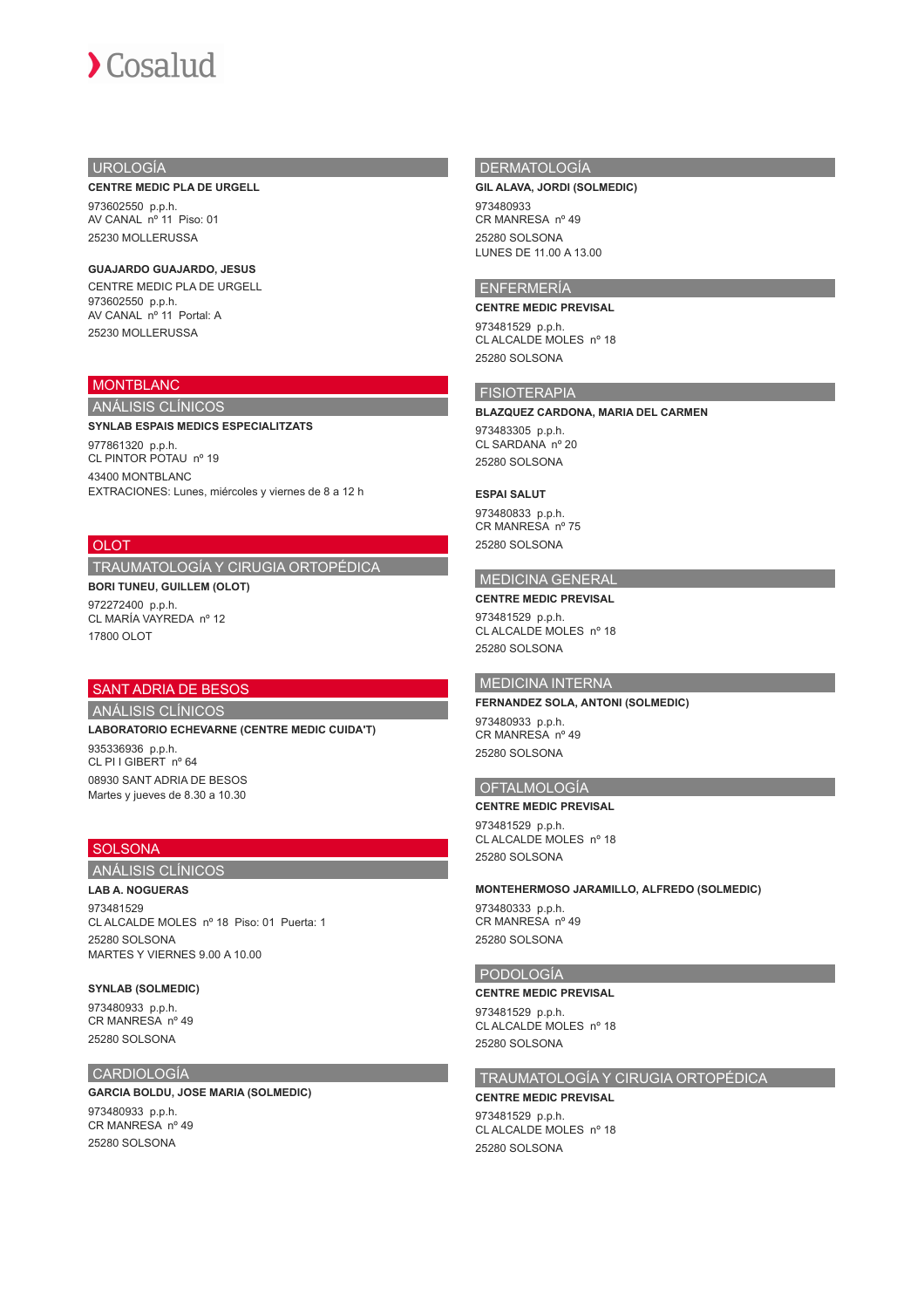

## TARREGA

## ANÁLISIS CLÍNICOS

#### **ANALISIS CLINICOS CERBA (CENTRE MEDIC TARREGA)**

973312825 p.p.h. AV CATALUNYA nº 74 25300 TARREGA MARTES DE 8 A 11H

# **LABORATORIO ECHEVARNE (CENTRE MEDIC TARREGA)**

973312825 p.p.h. AV CATALUNYA nº 74 25300 TARREGA

#### **SYNLAB (DOCTUS - TARREGA)**

973310786 p.p.h. CL JOAN MARAGALL nº 6 25300 TARREGA

## ANGIOLOGÍA Y CIRUGÍA VASCULAR

**DOCTUS (TARREGA)** 973310786 p.p.h. CL JOAN MARAGALL nº 6 25300 TARREGA

**Dres.:** CLARA VELASCO, ALBERT

## CARDIOLOGÍA

**DOCTUS (TARREGA)** 973310786 p.p.h. CL JOAN MARAGALL nº 6 25300 TARREGA

**Dres.:** - CASASUS RAMON, ADOLFO

## CIRUGÍA GENERAL Y DEL APARATO DIGESTIVO

**DOCTUS (TARREGA)** 973310786 p.p.h. CL JOAN MARAGALL nº 6 25300 TARREGA

**Dres.:**

- SOLA MARTI, ROMAN

#### DERMATOLOGÍA

**DOCTUS (TARREGA)** 973310786 p.p.h. CL JOAN MARAGALL nº 6 25300 TARREGA

**Dres.:** - FARRENY VILAMAJO, CARME

#### ENDOCRINOLOGÍA

**DOCTUS (TARREGA)** 973310786 p.p.h. CL JOAN MARAGALL nº 6 25300 TARREGA

**Dres.:**

- INFIESTA GARCIA, FELIPE

## ENFERMERÍA

#### **CENTRE MEDIC TARREGA**

973312825 p.p.h. AV CATALUNYA nº 74 25300 TARREGA

#### **DOCTUS (TARREGA)**

973310786 p.p.h. CL JOAN MARAGALL nº 6 25300 TARREGA

## FISIOTERAPIA

**CENTRE MEDIC TARREGA**

973312825 p.p.h. AV CATALUNYA nº 74 25300 TARREGA

## GINECOLOGÍA Y OBSTETRICIA

**DOCTUS (TARREGA)**

973310786 p.p.h. CL JOAN MARAGALL nº 6 25300 TARREGA

#### MEDICINA GENERAL **CENTRE MEDIC TARREGA**

# 973312825 p.p.h. AV CATALUNYA nº 74

25300 TARREGA

## **DOCTUS (TARREGA)**

973310786 p.p.h. CL JOAN MARAGALL nº 6 25300 TARREGA

#### **Dres.:**

DOMINGO CASTRO, JOSEP TORNE VILAGRASA, ELVIRA

## NEUMOLOGÍA

**DOCTUS (TARREGA)** 973310786 p.p.h. CL JOAN MARAGALL nº 6 25300 TARREGA

**Dres.:** - FLOREZ PAREDES, MARINA

#### OFTALMOLOGÍA

## **DOCTUS (TARREGA)**

973310786 p.p.h. CL JOAN MARAGALL nº 6 25300 TARREGA

**Dres.:**

## - MARIN VALDES, ELENA

## OTORRINOLARINGOLOGÍA

#### **DOCTUS (TARREGA)**

973310786 p.p.h. CL JOAN MARAGALL nº 6 25300 TARREGA

**Dres.:** - GRAU PASCUAL, RITA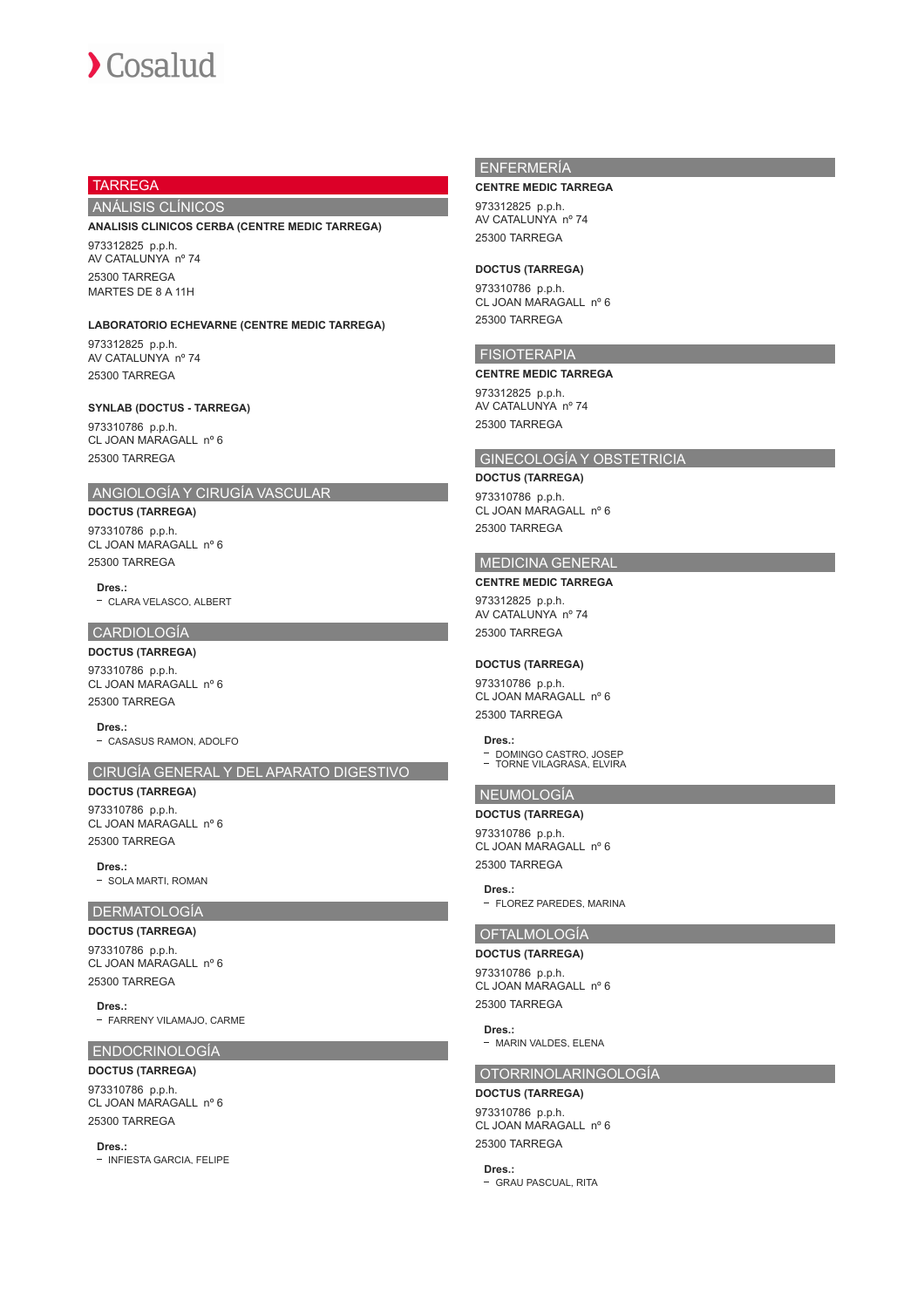

- MELGAREJO MORENO, PABLO

## PEDIATRÍA

**DOCTUS (TARREGA)** 973310786 p.p.h. CL JOAN MARAGALL nº 6 25300 TARREGA

#### **Dres.:**

IGNATYEVA, VICTORIYA SANCHO BOROT, RITA

#### PODOLOGÍA

#### **DOCTUS (TARREGA)**

973310786 p.p.h. CL JOAN MARAGALL nº 6 25300 TARREGA

## **Dres.:**

- CERDA DALMAU, BORJA

#### **GASSIO AIGUADE, MONICA**

973501490 p.p.h. AV RAVAL DEL CARME nº 79A 25300 TARREGA

#### **SERO BARBERA, MONTSERRAT**

973311572 p.p.h. CL MESTRE GÜELL nº 83 Piso: BJ 25300 TARREGA

#### PSIQUIATRÍA

## **DOCTUS (TARREGA)**

973310786 p.p.h. CL JOAN MARAGALL nº 6 25300 TARREGA

**Dres.:** - BERCHE CRUZ, CARLES

# RADIODIAGNÓSTICO

**CENTRE MEDIC TARREGA** 973312825 p.p.h. AV CATALUNYA nº 74 25300 TARREGA

## REUMATOLOGÍA

**DOCTUS (TARREGA)** 973310786 p.p.h. CL JOAN MARAGALL nº 6 25300 TARREGA

**Dres.:** - CONDE SEIJAS, MONTSERRAT

#### TRAUMATOLOGÍA Y CIRUGIA ORTOPÉDICA

## **CENTRE MEDIC TARREGA** 973312825 p.p.h.

AV CATALUNYA nº 74 25300 TARREGA

#### **DOCTUS (TARREGA)**

973310786 p.p.h. CL JOAN MARAGALL nº 6 25300 TARREGA

## **Dres.:**

COSTA OLIVET, CAMILO HUERTAS BATLLE, ALFONSO

#### UROLOGÍA

#### **DOCTUS (TARREGA)**

973310786 p.p.h. CL JOAN MARAGALL nº 6 25300 TARREGA

#### **Dres.:**

AUGUET MARTIN, JOSEP MARIA MASSO ALLENDE, PEDRO

## TORA

# MEDICINA GENERAL

#### **AIBAR GISTAS, JOSE JAVIER (LLEIDA)**

973473333 p.p.h. CL LA VALL nº 66 25750 TORA

## **TRFMP**

## ANÁLISIS CLÍNICOS **SYNLAB (DOCTUS- TREMP)**

973650360 p.p.h. AV ESPANYA nº 6 25620 TREMP

# ANGIOLOGÍA Y CIRUGÍA VASCULAR

**DOCTUS (TREMP)** 973650360 p.p.h. AV ESPANYA nº 6 25620 TREMP

**Dres.:** - CLARA VELASCO, ALBERT

#### CARDIOLOGÍA **DOCTUS (TREMP)**

973650360 p.p.h. AV ESPANYA nº 6 25620 TREMP

#### **Dres.:**

- CASASUS RAMON, ADOLFO

## CIRUGÍA GENERAL Y DEL APARATO DIGESTIVO

# **DOCTUS (TREMP)**

973650360 p.p.h. AV ESPANYA nº 6 25620 TREMP

#### **Dres.:**

- MARCO ORRIOS, MARISA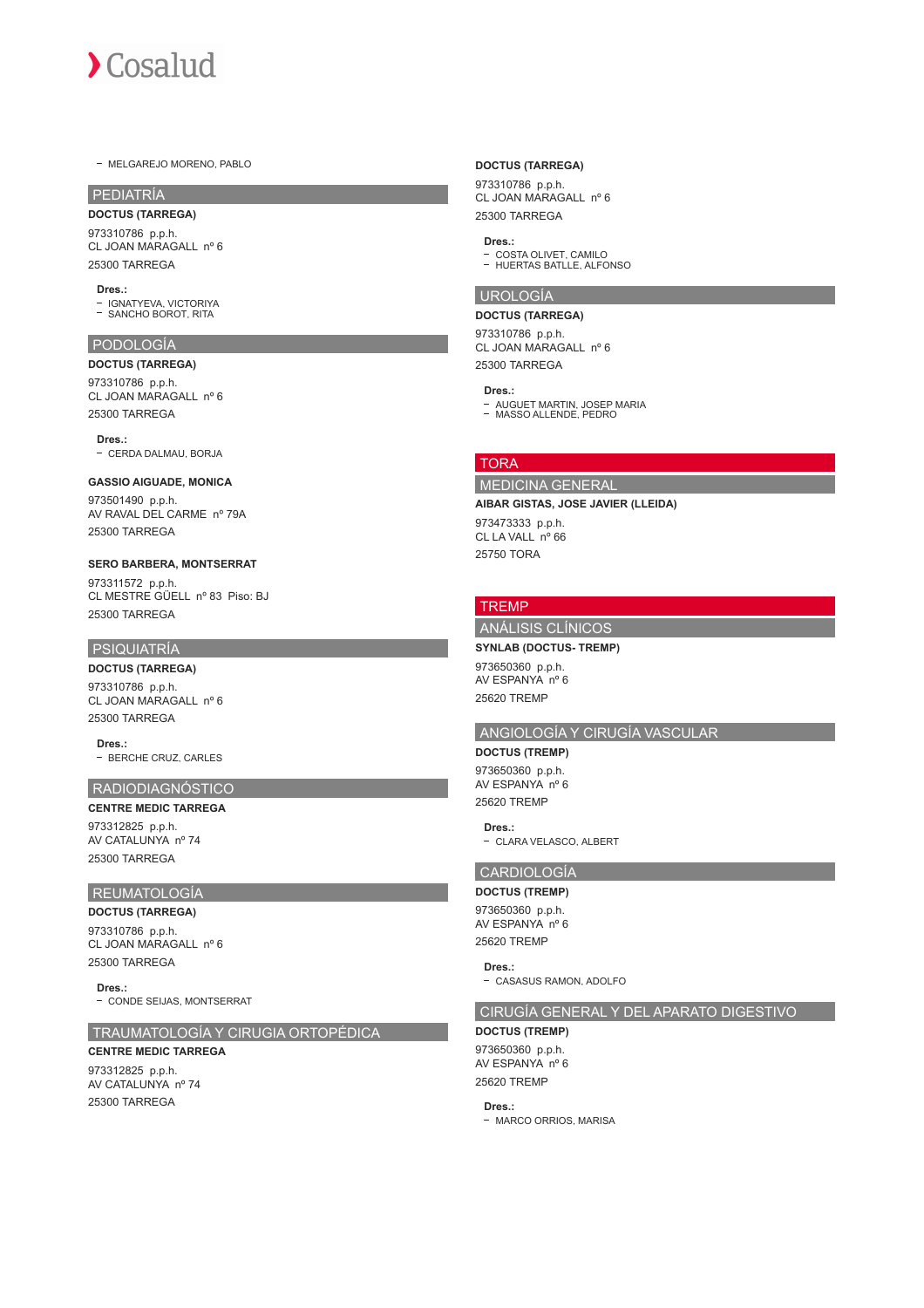## DERMATOLOGÍA

**DOCTUS (TREMP)**

973650360 p.p.h. AV ESPANYA nº 6 25620 TREMP

#### **Dres.:**

- FARRENY VILAMAJO, CARME

## ENDOCRINOLOGÍA

**DOCTUS (TREMP)** 973650360 p.p.h. AV ESPANYA nº 6 25620 TREMP

#### **Dres.:**

- INFIESTA GARCIA, FELIPE

## ENFERMERÍA

**DOCTUS (TREMP)** 973650360 p.p.h. AV ESPANYA nº 6 25620 TREMP

## FISIOTERAPIA

**FITE ARREBOLA, DAVID** 661588175 p.p.h. CL MONTSEC nº 14

25620 TREMP

## GINECOLOGÍA Y OBSTETRICIA

**DOCTUS (TREMP)** 973650360 p.p.h. AV ESPANYA nº 6 25620 TREMP

**Dres.:** - LAL TREHAN, SANJAY

# MEDICINA GENERAL

**DOCTUS (TREMP)** 973650360 p.p.h.

AV ESPANYA nº 6 25620 TREMP

#### **Dres.:**

JAVIERRE PEREZ, XAVER RIBA TORRECILLAS, DAVID

## NEUMOLOGÍA

**DOCTUS (TREMP)** 973650360 p.p.h. AV ESPANYA nº 6

25620 TREMP

**Dres.:**

- FLOREZ PAREDES, MARINA

## NEUROLOGÍA

**DOCTUS (TREMP)** 973650360 p.p.h. AV ESPANYA nº 6 25620 TREMP

## OFTALMOLOGÍA

**DOCTUS (TREMP)**

973650360 p.p.h. AV ESPANYA nº 6 25620 TREMP

#### **Dres.:**

VELARDEZ DIAZ, NORBERTO

## OTORRINOLARINGOLOGÍA

**DOCTUS (TREMP)**

973650360 p.p.h. AV ESPANYA nº 6 25620 TREMP

#### **Dres.:**

- MELGAREJO MORENO, PABLO

#### PEDIATRÍA

## **DOCTUS (TREMP)**

973650360 p.p.h. AV ESPANYA nº 6 25620 TREMP

## **Dres.:**

- LLUSA PARRAMON, ANNA

## PODOLOGÍA

**DOCTUS (TREMP)**

973650360 p.p.h. AV ESPANYA nº 6 25620 TREMP

#### **Dres.:**

- CERDA DALMAU, BORJA

## PREPARACIÓN AL PARTO

**DOCTUS (TREMP)**

973650360 p.p.h. AV ESPANYA nº 6 25620 TREMP

# PSIQUIATRÍA

## **DOCTUS (TREMP)**

973650360 p.p.h. AV ESPANYA nº 6 25620 TREMP

**Dres.:**

- BERCHE CRUZ, CARLES

# RADIODIAGNÓSTICO

**DOCTUS (TREMP)** 973650360 p.p.h. AV ESPANYA nº 6 25620 TREMP

## REUMATOLOGÍA

## **DOCTUS (TREMP)**

973650360 p.p.h. AV ESPANYA nº 6 25620 TREMP

# **Dres.:**

- CONDE SEIJAS, MONTSERRAT